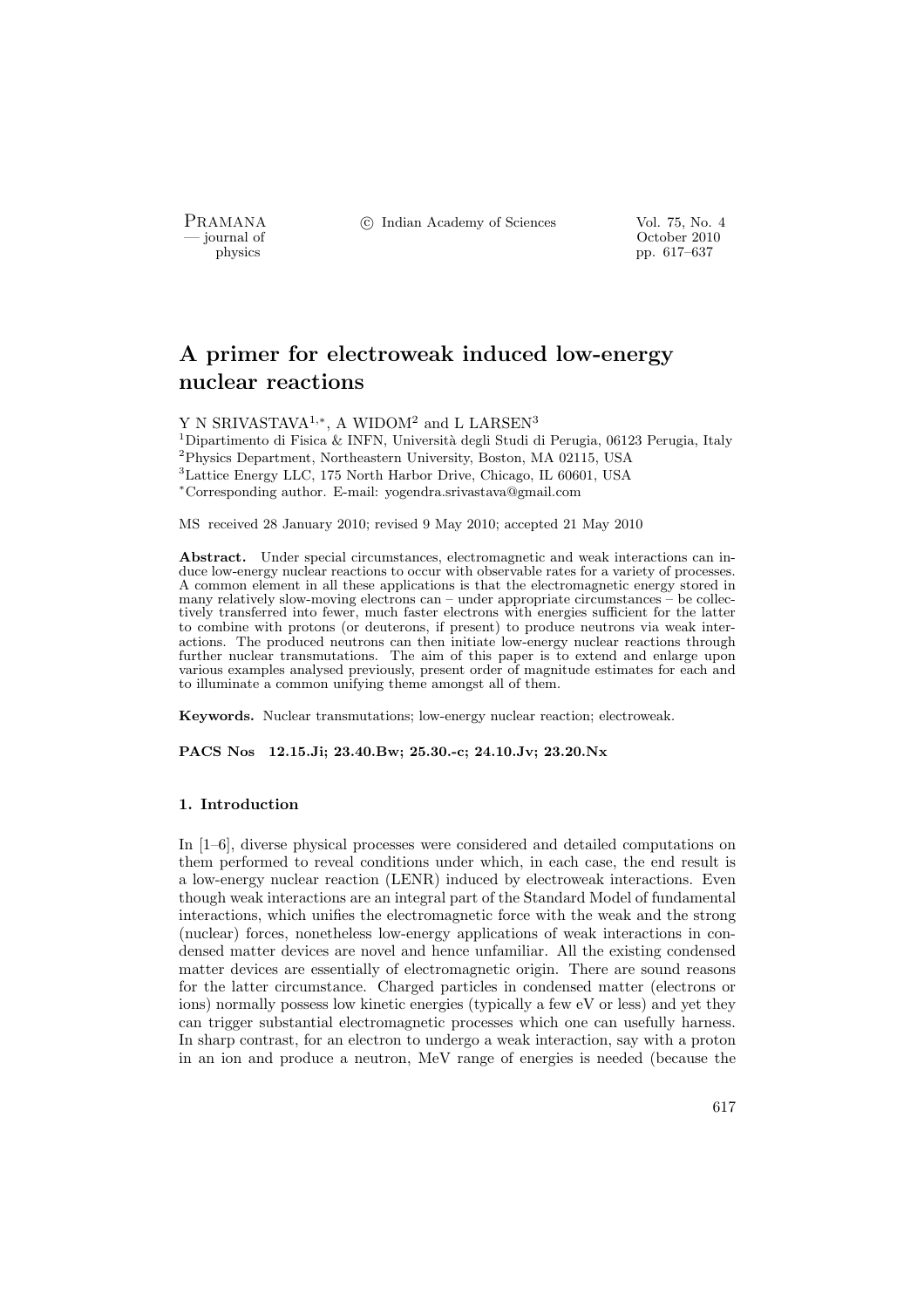neutron is heavier than the proton by about 1.3 MeV and hence there is an energy 'threshold' which must be overcome). It follows then that for neutron production (and subsequent nuclear transmutations) via weak interactions, special conditions in condensed matter systems must be found which accelerate an electron to MeV range of energies. Successful avenues to accomplish precisely this purpose were described in the papers quoted above and some others are explored here. The present paper is devoted to delineating the unifying features and to an overall synthesis of these rather different collective processes. We discuss the phenomenon of long-range weak isospin oscillations in a material due to electromagnetism. We also estimate the total flux of positrons and protons from a solar flare. Through the latter, we compare our flux of high-energy muons detected in a solar flare at CERN.

In [1], metallic hydride surfaces on which plasma oscillations exist were analysed. It was shown that the collective plasma oscillations on the surface could contribute some of their electric energy to an electron so that the following reaction was kinematically allowed:

$$
W_{\text{electric}} + e^- + p \to n + \nu_e. \tag{1}
$$

The relevant scale of the electric field  $\mathcal E$  and the plasma frequency  $\Omega$  needed to accelerate electrons to trigger neutron production is found to be

$$
\frac{c\mathcal{E}}{\Omega} = \left(\frac{mc^2}{e}\right) \approx 0.5 \times 10^6 \text{ V},\tag{2}
$$

where c is the speed of light, m is the mass and  $(-e)$  is the charge of the electron.

The particular condensed matter environment leads in this case to ultracold (that is, ultralow momentum) neutrons. These ultracold neutrons produced, have extraordinarily large nuclear absorption cross-sections and thus a high probability of producing nuclear transmutations and an extremely low probability of neutrons escaping beyond micron scale and smaller surface regions in which they are formed. There is also a high suppression in the production of high-energy  $\gamma$ -rays [2]. For such metallic chemical cells, comprehensive calculations of the rates of LENRs [3] were made which confirmed a robust production of new elements.

In [4], a magnetic analog of the above (the so-called exploding wire problem) was analysed. We found that a strong electric current carrying wire [7] could – under suitable conditions – channel the collective magnetic energy sufficiently once again to excite a certain fraction of electrons to undergo the weak interaction process

$$
W_{\text{magnetic}} + e^- + p \to n + \nu_e. \tag{3}
$$

The scale of current required here was shown to be of the order of the Alfv $\acute{e}$ n current  $I_0$ 

$$
I_0 = \left(\frac{mc^2}{e}\right) \left(\frac{4\pi}{R_{\text{vac}}}\right) \approx 17 \text{ kA}.
$$
 (4)

Observation of copious neutrons in exploding wire experiments is by now legion [8–13]. Experimentally, neutron production has also been confirmed for lightning [14], the big exploding wire in the sky, where typical currents are about 30 kA and higher.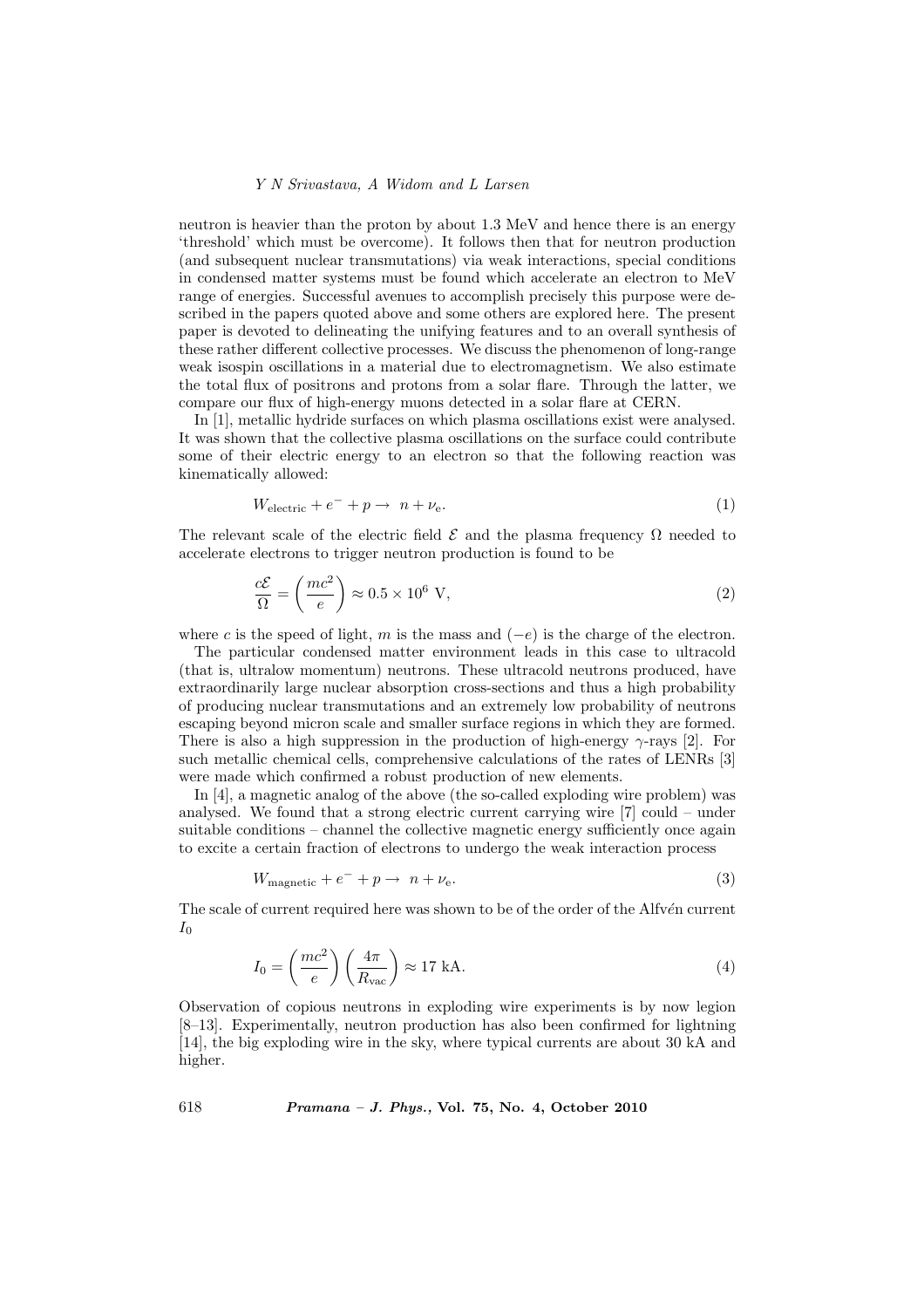Quite recently [5], another application of the magnetic mode inducing LENR has been made to unravel the mystery surrounding the observed particle production and nuclear transmutations in the solar corona and the solar flares [15–23]. Spectacular pictures of flux tubes are now available [24] showing giant magnetic flux tubes exiting out of one sunspot and entering into another. We showed theoretically [5] how these could lead to steady LENR. In fierce solar flares, we found that as a flux tube disintegrate it generated electric fields strong enough to accelerate electrons and protons toward each other with the centre of mass energy of 300 GeV, equivalent to the highest energy electron–proton colliding beam (HERA) built on Earth. For a strong solar flare which occurred on 14 July 2000, we computed the flux of muons which reached Earth. Our theoretical flux agrees quite nicely with the experimental data from the L3+C Collaboration at LEP through their observation of high-energy muons produced in coincidence with this huge flare [23].

In the present paper, we shall try to provide a unified picture of electroweak (EW) induced LENRs bringing out the essential physics and omitting many technical details all of which can be found in our earlier papers. Order of magnitude estimates of relevant parameters for different physical processes utilizing the electric and/or the magnetic modes will be presented to stress the feasibility of LENRs. The paper is organized as follows. In §2, general considerations revealing the basic idea behind EW induction of LENR is given. In §3, the case of metallic hydride cells where electric charge fluctuations play a major role is discussed along with estimates of the expected rates of nuclear transmutations. Estimates of the mean free path for the ultralow momentum neutrons and MeV range  $\gamma$ -rays are shown to be so short as to confine them to the material, i.e. they get absorbed on the surface. In §4, we consider strong electric currents flowing through thin wires to show how the collective magnetic mode energy generates a huge chemical potential in the MeV range sufficient to induce LENRs. In §5, applying the mechanism presented in §4 we show how a giant transformer – or a betatron  $-$  is generated for the solar corona leading to LENRs and, for solar flares the production of extremely high-energy particles exposing the rich structure of the Standard Model. Section 6 closes the paper with a summary of our results along with some concluding remarks and future outlook.

# 2. Genesis of EW-induced LENR

A free neutron can and does decay via weak interaction into a proton, an electron and a  $\bar{\nu}_{\rm e}$  as

$$
n \to p + e^- + \bar{\nu}_e,\tag{5}
$$

because the Q-value for this reaction,  $Q = (M_n - M_p - m)c^2 \approx 0.78$  MeV is positive. On the other hand, the production of a neutron through the inverse reaction  $e^- + p \to n + \nu_e$  for electrons and protons of very low kinetic energy (generally to be found in condensed matter systems) is kinematically forbidden unless the energy of the incident  $(ep)$  system can be augmented by this  $Q$ -value. Hence, to induce LENR through a weak interaction such as

$$
W + e^- + p \to n + \nu_e,\tag{6}
$$

Pramana – J. Phys., Vol. 75, No. 4, October 2010 619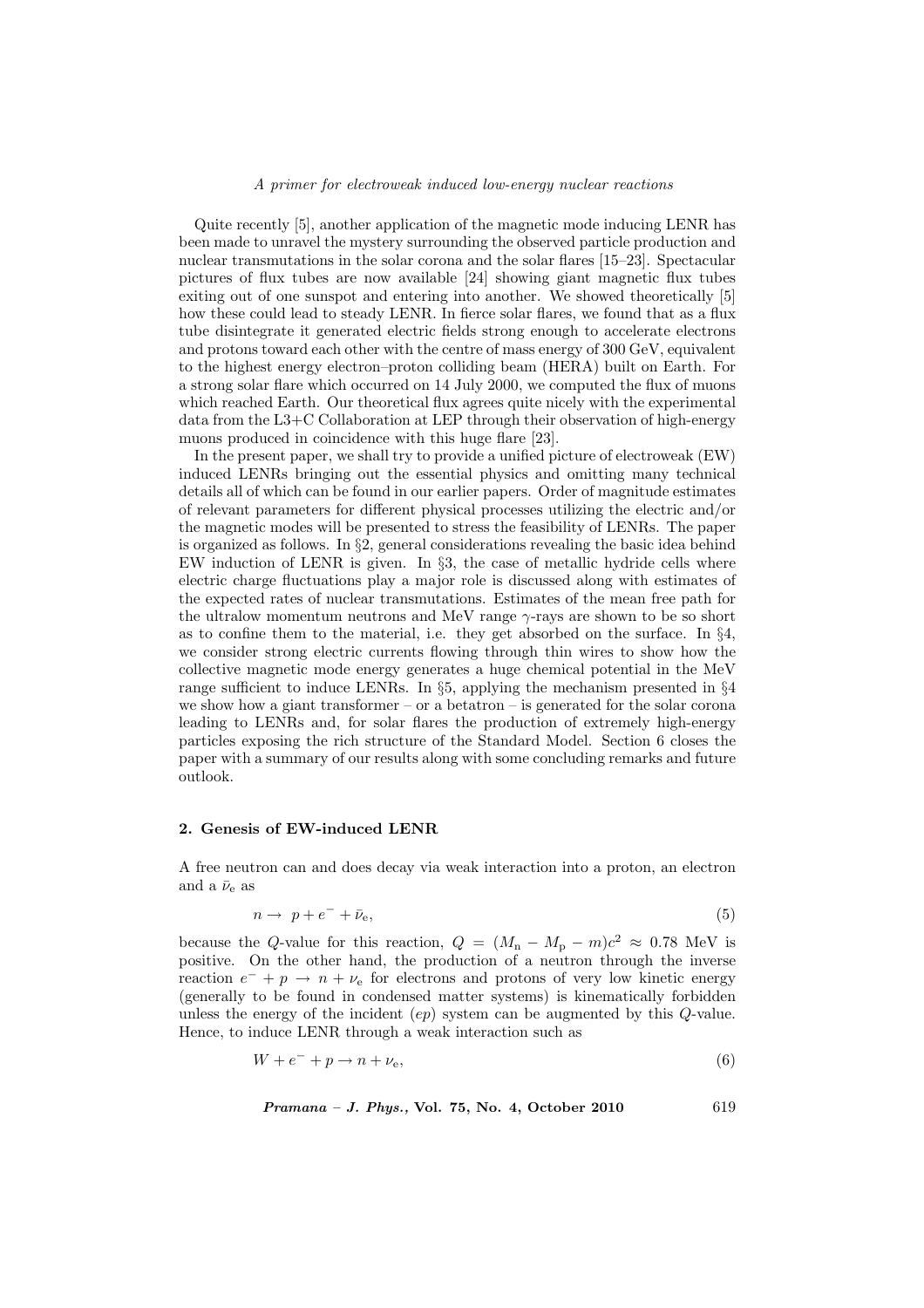to be kinematically allowed, we require an energy  $W \geq 0.78$  MeV to be fed into the  $(e^-p)$  system originally with negligible kinetic energy. Thus, our first task is to find a mechanism within a condensed matter system which can supply MeV scale energies to accelerate an electron to overcome the threshold barrier. As electrons are accelerated by an electric field through the equation  $\dot{p} = (-e)\mathbf{E}$ , let us assume that on a metal surface a sinusoidal electric field exists:  $\mathbf{E} = \mathbf{E}_0 \cos(\Omega t)$  of frequency Ω. The average change in the momentum  $(Δp)$  is then easily obtained through  $(\Delta p)^2 = e^2 \overline{E^2}/\Omega^2$ . The average (squared) total energy  $\overline{K^2}$  for an electron of rest mass  $m$  with an original small momentum  $\bf{p}$  is given by

$$
\bar{K}^2 = (mc^2)^2 + (c\mathbf{p})^2 + \frac{e^2c^2\bar{E}^2}{\Omega^2} = (c\mathbf{p})^2 + (mc^2)^2 \left[1 + \frac{\bar{E}^2}{\mathcal{E}^2}\right],\tag{7}
$$

where the relevant scale of the required electric field for the neutron production is set by  $\mathcal{E} = (mc/\hbar)(\hbar\Omega/e)$  [25]. For metallic hydride surfaces upon which plasma oscillations exist, typical values for the surface plasmon polariton frequencies are in the range  $(\hbar\Omega/e) \approx (5-6) \times 10^{-2}$  V, thereby requiring  $\mathcal{E} \approx 2 \times 10^{11}$  V/m. To put it in perspective, let us recall that typical atomic electric fields are of this order of magnitude. Consider the electric field located at a Bohr radius  $(a \approx 0.5 \text{ Å})$  away from an isolated proton. It is given by:  $\mathcal{E}(a) = (e/a^2) \approx 5 \times 10^{11}$  V/m. Coherent proton oscillations on a metallic hydride monolayer will be shown in the next section to produce electric fields and plasma frequencies of the order of magnitudes needed for neutron production. There we shall show that neutrons are born with very small momentum (ultracold) because their production is collective through a large number of protons coherently oscillating over a macroscopic region of the monolayer surface. As the nuclear absorption cross-section of ultralow momentum neutrons is extremely large, it has two desirous effects: (i) the nuclear transmutation probability is large which makes the rates substantial and (ii) the mean free path for a neutron to escape outside the metal surface is reduced to atomic distances. Hence there are no free neutrons for this process. There is, in addition, a photon shield created by mass-renormalized electrons which inhibits MeV range γ-rays to escape the surface region. We shall review it in the next section.

Let us now turn to the magnetic mode of exciting 'electron capture by proton' in a strong current-carrying wire in the steady state. For a wire of length  $\Lambda$  carrying a steady current  $I$  with  $N$  flowing electrons, the collective kinetic energy due to the motion of all the electrons is most simply described through the inductive energy formula

$$
W = (1/2c^2)LI^2,\t\t(8)
$$

where  $L = \eta \Lambda$ , is the inductance and  $\eta$  (of order unity) is the inductance per unit length. If an electron is removed (by any means, such as when an electron is destroyed in a weak interaction), the change in the current is

$$
\delta I = -e\left(\frac{v}{\Lambda}\right),\tag{9}
$$

where  $v$  is the mean velocity of the electrons in the current. The chemical potential is then given by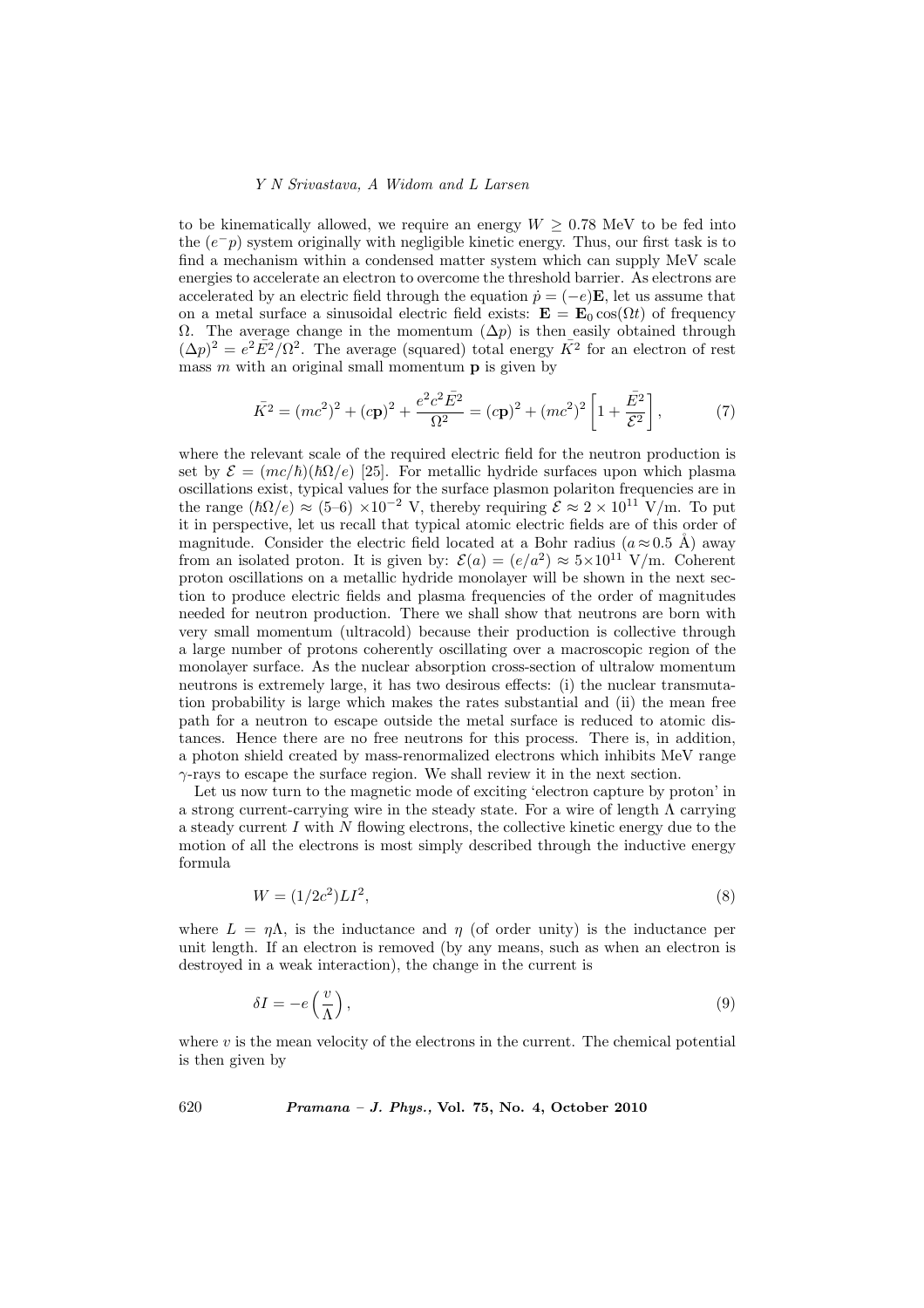$$
\mu = -\frac{\partial W}{\partial N} = -\left(\frac{L}{c^2}\right)I[I(N) - I(N-1)] = \frac{e\eta Iv}{c^2}.
$$
\n(10)

We can write it in a more useful (system of unit independent) form using the Alfvén current  $I_0 \approx 17$  kA, which was defined in eq. (4).

$$
\mu = (mc^2)\eta \left(\frac{I}{I_0}\right) \left(\frac{v}{c}\right). \tag{11}
$$

Thus, we see that even with a moderate  $(v/c) \approx 0.1$ , if currents are much larger than the Alfvén value, the chemical potential can be of the order of MeV's or higher. This is an example of how the collective magnetic kinetic energy can be distributed to accelerate a smaller number of particles with sufficient energy to produce neutrons. Further discussions about the exploding wires are given in §4.

Let us now consider the solar corona for which the magnetic flux geometry is different from that of a wire. In a wire, the magnetic field loops surround the flowing current. In the corona, there are oppositely directed currents of electrons and protons which loop around the walls of magnetic flux tubes. In a steady state magnetic flux tube which enters the solar corona out of one sun spot and returns into another sun spot without exploding, there is a substantial amount of stored magnetic energy. For a small change  $\delta I$ , in the current going around the vortex circumference, the change in the magnetic energy  $\delta \mathcal{E}_{\text{mag}}$  is given by

$$
\delta \mathcal{E}_{\text{mag}} = \left(\frac{1}{c}\right) \delta \Phi I. \tag{12}
$$

If the length  $L$  denotes the vortex circumference, then – as described previously – for the destruction of an electron in the weak interaction, the change in the current corresponds to

$$
\delta I = -e\left(\frac{v}{L}\right),\tag{13}
$$

where  $v$  denotes the relative tangential velocity between the electron and the proton. Setting  $\Phi = B\Delta S$  and  $\delta \mathcal{E}_{\text{mag}} = -W_{\text{mag}}$ , we obtain

$$
W_{\text{mag}} = (eB) \left(\frac{\Delta S}{L}\right) \left(\frac{v}{c}\right). \tag{14}
$$

For a cylindrical flux tube,

$$
\left(\frac{\Delta S}{L}\right) = \frac{\pi R^2}{2\pi R} = \frac{R}{2}.\tag{15}
$$

For numerical estimates for the Sun, it is useful to rewrite the above as

$$
W_{\text{mag}} \approx (15 \text{ GeV}) \left(\frac{B}{\text{kG}}\right) \left(\frac{R}{\text{km}}\right) \left(\frac{v}{c}\right). \tag{16}
$$

For an estimate, consider some typical values

Pramana – J. Phys., Vol. 75, No. 4, October 2010

\n
$$
621
$$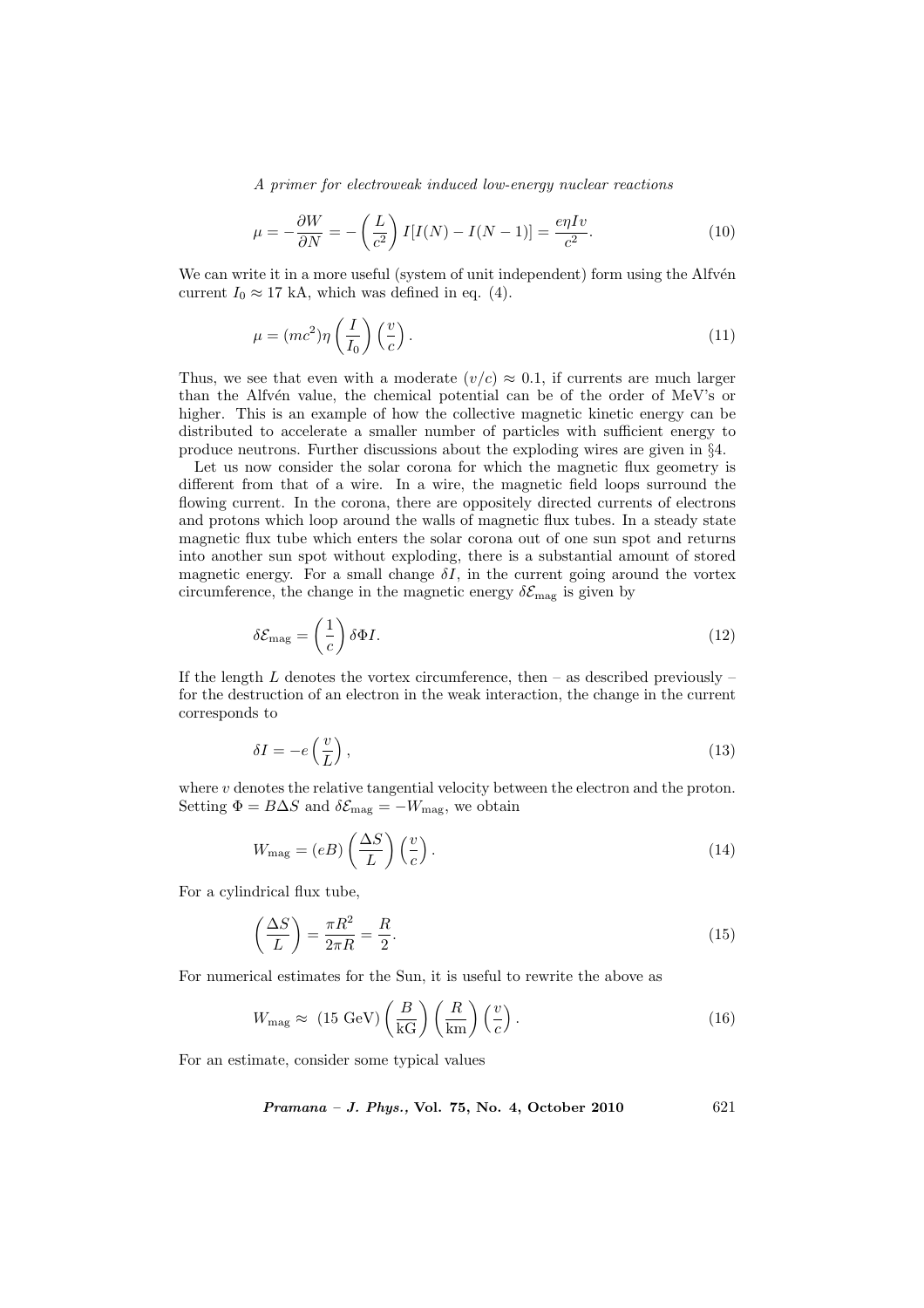$$
R \approx 10^2 \text{ km}
$$
  
\n
$$
B \approx 1 \text{ kG}
$$
  
\n
$$
\frac{v}{c} \approx 10^{-2}
$$
  
\n
$$
W_{\text{mag}} \approx 15 \text{ GeV}.
$$
 (17)

Thus, even when the flux tube does not explode, appreciable neutron production is to be expected. It should be noted that neutrons produced via weak interactions in the higher-energy regime dominated by collective magnetic effects do not necessarily have ultralow momentum.

On the other hand, for a spectacular solar flare which lasts for a time  $\Delta t$ , the loss of magnetic flux tube would yield a mean Faraday law acceleration voltage  $V$ around the walls given by

$$
\bar{V} = \frac{\Delta \Phi}{c \Delta t}.\tag{18}
$$

Inserting  $\Delta \Phi = B \Delta S$  as before, where B denotes the mean magnetic field before the explosion and ∆S is the inner cross-sectional area of the flux tube, we have for the mean acceleration energy

$$
e\bar{V} = (eB)\frac{\Delta S}{\Lambda}, \quad \text{where } \Lambda = c\Delta t.
$$
 (19)

For a cylindrical geometry, we can again rewrite it in a useful form

$$
e\bar{V} \approx (30 \text{ GeV}) \left(\frac{B}{kG}\right) \left(\frac{\pi R^2}{\Lambda - \text{km}}\right). \tag{20}
$$

For a coronal mass ejecting coil exploding in a time  $\Delta t \approx 10^2$  s, we may estimate

$$
R \approx 10^4 \text{ km}
$$
  
\n
$$
B \approx 1 \text{ kG}
$$
  
\n
$$
\Lambda \approx 3 \times 10^7 \text{ km}
$$
  
\n
$$
e\bar{V} \approx 300 \text{ GeV}.
$$
\n(21)

Physically, it corresponds to a colliding beam of electrons and protons with a centre of mass energy of 300 GeV. More on these matters can be seen in §5.

Having discussed the mechanisms and making ourselves familiar with the magnitudes of the parameters involved in both the collective electric and magnetic modes of the exciting neutron production, we shall devote the next three sections to a more detailed description of how it is realized in the three different physical cases: metallic hydride cells, exploding wires and the solar corona.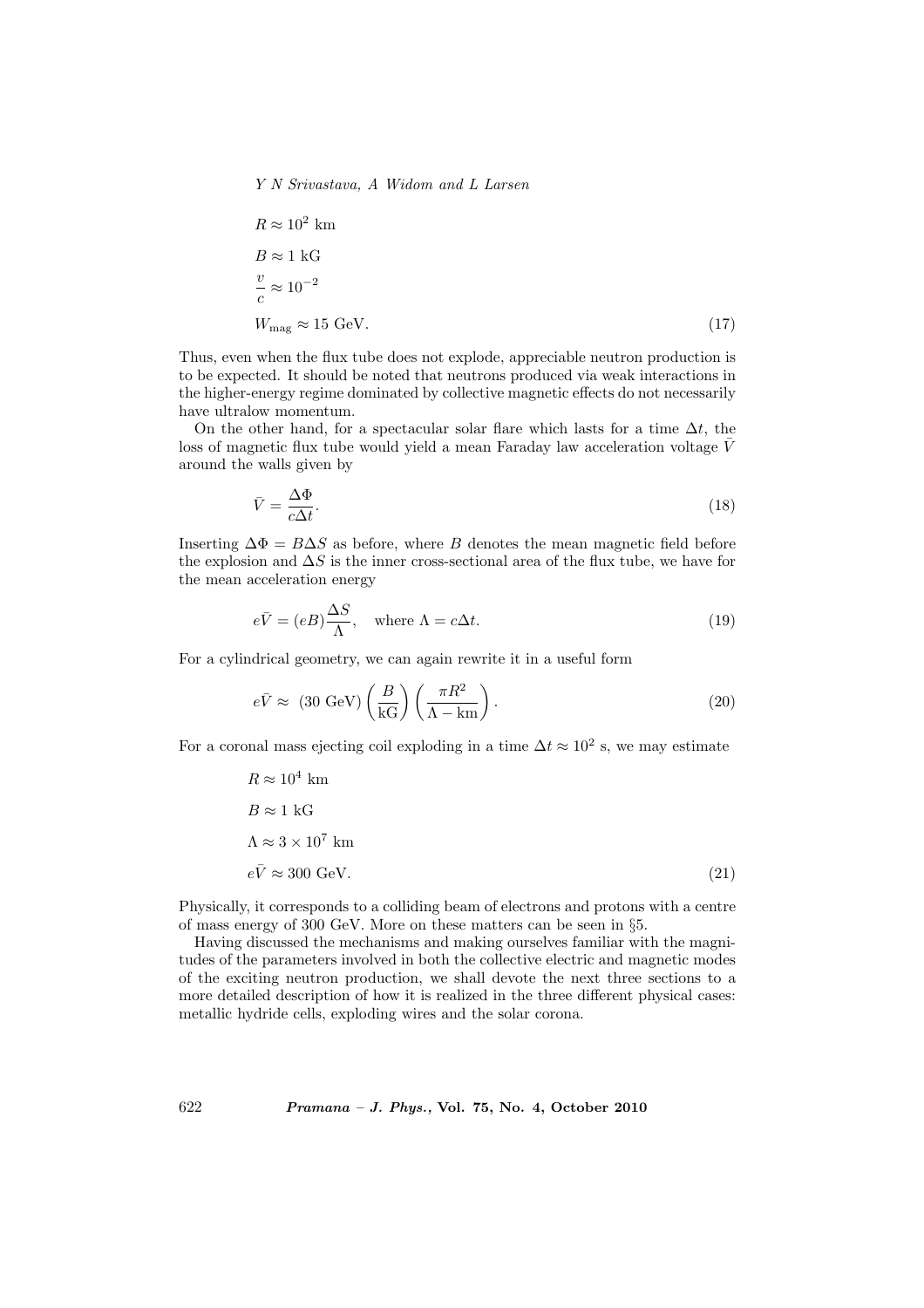## 3. Metallic hydride cells

Even though our discussion would hold for any metallic hydride, we shall concentrate here on palladium hydrides, which are particularly suited for our purpose because on such a loaded hydride, there will be a full proton layer on the hydride surface. On this surface there will then exist coherent proton oscillations. That is, all the protons will be undergoing a collective oscillation known as the surface plasmon mode. Let us determine the size of this plasma frequency  $\Omega$  and estimate the mean electric field  $\bar{E} = \sqrt{\bar{\mathbf{E}}^2}$  generated on the surface.

Suppose a proton of mass  $M_{\rm p}$  is embedded in a sphere with a mean electronic charge density  $\rho_e = (-e)n$ . If the proton suffers a small displacement **u**, then an electric field will be created

$$
e\mathbf{E} = -\left(\frac{4\pi e^2 n}{3}\mathbf{u}\right) = -M_p \Omega^2 \mathbf{u},\tag{22}
$$

to satisfy Gauss' law div  $\mathbf{E} = 4\pi \rho_e$ . This electric field will try to push back the proton to the centre of the sphere. The equation of motion of the proton  $M_p\ddot{\mathbf{u}} =$  $e\mathbf{E} = -\Omega^2 M_p \mathbf{u}$  yields the oscillation. This equation also furnishes the relationship between the mean electric field and the mean proton displacement

$$
e^2\bar{\mathbf{E}}^2 = \left(\frac{4\pi e^2 n}{3}\right)^2 \bar{\mathbf{u}}^2. \tag{23}
$$

We can estimate the strength of the mean electric field by taking the mean electron number density at the position of the proton

$$
n \approx |\psi(0)|^2 = \frac{1}{\pi a^3}.\tag{24}
$$

Defining the atomic electric field at a distance  $a$  away as

$$
\mathcal{E}_a = \frac{e}{a^2} \approx 5.1 \times 10^{11} \text{ V/m},\tag{25}
$$

we obtain

$$
\bar{\mathbf{E}}^2 = \mathcal{E}_a^2 \left( \frac{16}{9} \right) \left( \frac{\bar{\mathbf{u}}^2}{a^2} \right). \tag{26}
$$

Neutron scattering experiments on palladium hydride clearly indicate a sharply defined oscillation peak for  $(\hbar \Omega/e) \approx 60$  mV, as quoted in §2. Such a collective proton motion at an infrared frequency will resonate with electronic surface plasmon oscillations leading to the local breakdown of the Born–Oppenheimer approximation [26]. They will also lead to large collective proton oscillation amplitudes. This explains the large mean proton displacement  $\bar{u} \approx 2.2 \text{ Å}$  estimated from the neutron scattering experiments and a mean electric field estimate through eq. (26)

$$
\bar{E} \approx 28.8 \times 10^{11} \text{ V/m} \tag{27}
$$

Pramana – J. Phys., Vol. 75, No. 4, October 2010

\n
$$
623
$$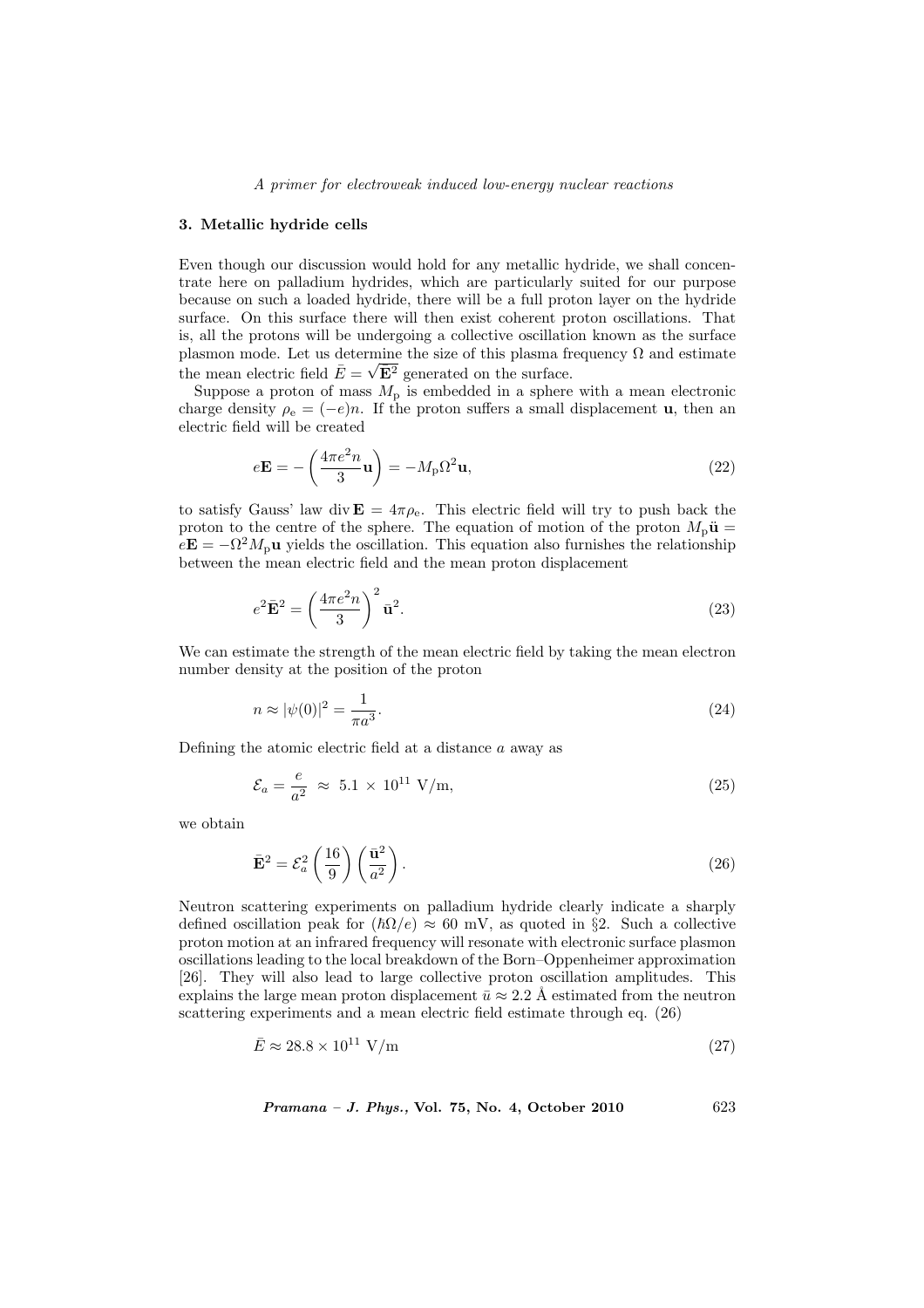which is over 10 times larger than  $\mathcal E$  thus proving that the plasma oscillations on metallic hydride surfaces do provide internal local electric fields more than sufficient to accelerate the surface plasmon polariton electrons in overcoming the threshold barrier.

Our description about the acceleration of an electron due to charge oscillations on the surface can be recast in a manifestly Lorentz and gauge covariant form to imply that the free electron mass  $m$  has been 'dressed up' or renormalized to a higher value  $\tilde{m} = \beta m$  for the surface electrons (vedi eq. (7)). Once  $\beta \ge \beta_0 \approx 2.53$ , neutron production through weak interaction is kinematically allowed.

For these heavy surface plasmon polariton electrons  $\tilde{e}^-$  with more than sufficient mass to enable the weak interaction  $\tilde{e}^- + p \to n + \nu_e$  to proceed, we turn to a rough order of magnitude estimate of this reaction rate. For this purpose, we can employ (i) the usual Fermi point-like left-handed interaction with coupling constant  $G_F$ [27], (ii) a heavy electron mass  $\tilde{m} = \beta m$  and (iii) the small neutron–proton mass difference  $\Delta = (M_{\rm n} - M_{\rm p}) \approx 1.3 \text{ MeV}/c^2$ . To make an order of magnitude estimate of the rate of this reaction, we observe that this rate which (in lowest order of perturbation theory) is proportional to  $G_F^2$  must on dimensional grounds scale with the fifth power of the electron mass. Hence, a rough dimensional analysis estimate will give

$$
\Gamma(\tilde{e}^-p \to n\nu_e) \approx \left(\frac{G_{\rm F}m^2c}{\hbar^3}\right)^2 \left(\frac{mc^2}{\hbar}\right) \left(\frac{\tilde{m}-\Delta}{\Delta}\right)^2.
$$
 (28)

Numerically, this would imply a rate

$$
\Gamma(\tilde{e}^-p \to n\nu_e) \approx 7 \times 10^{-3} \left(\frac{\tilde{m} - \Delta}{\Delta}\right)^2 \text{ Hz},\tag{29}
$$

which in turn implies

$$
\Gamma(\tilde{e}^-p \to n\nu_e) \approx 1.2 \times 10^{-3} (\beta - \beta_0)^2 \text{ Hz.}
$$
\n(30)

If we assume a surface density of  $10^{16}/\text{cm}^2$  (heavy electron–proton) pairs, we arrive at the following estimate for the rate of weak neutron production on a hydride surface:

$$
\tilde{w}(\tilde{e}^-p \to n\nu_e) \approx (1.2 \times 10^{13}/\text{cm}^2/\text{s})(\beta - \beta_0)^2,
$$
\n(31)

which is substantial indeed.

### 3.1 Theoretical computation of the rate

Here we provide a detailed calculation of the neutron production cross-section from a proton and an electron of mass  $(\tilde{m})$  through the Fermi interaction. The Feynman amplitude for the reaction

$$
\tilde{e}(p; s_p) + p(P_p; S_p) \to n(P_n; S_n) + \nu(k; \lambda)
$$
\n(32)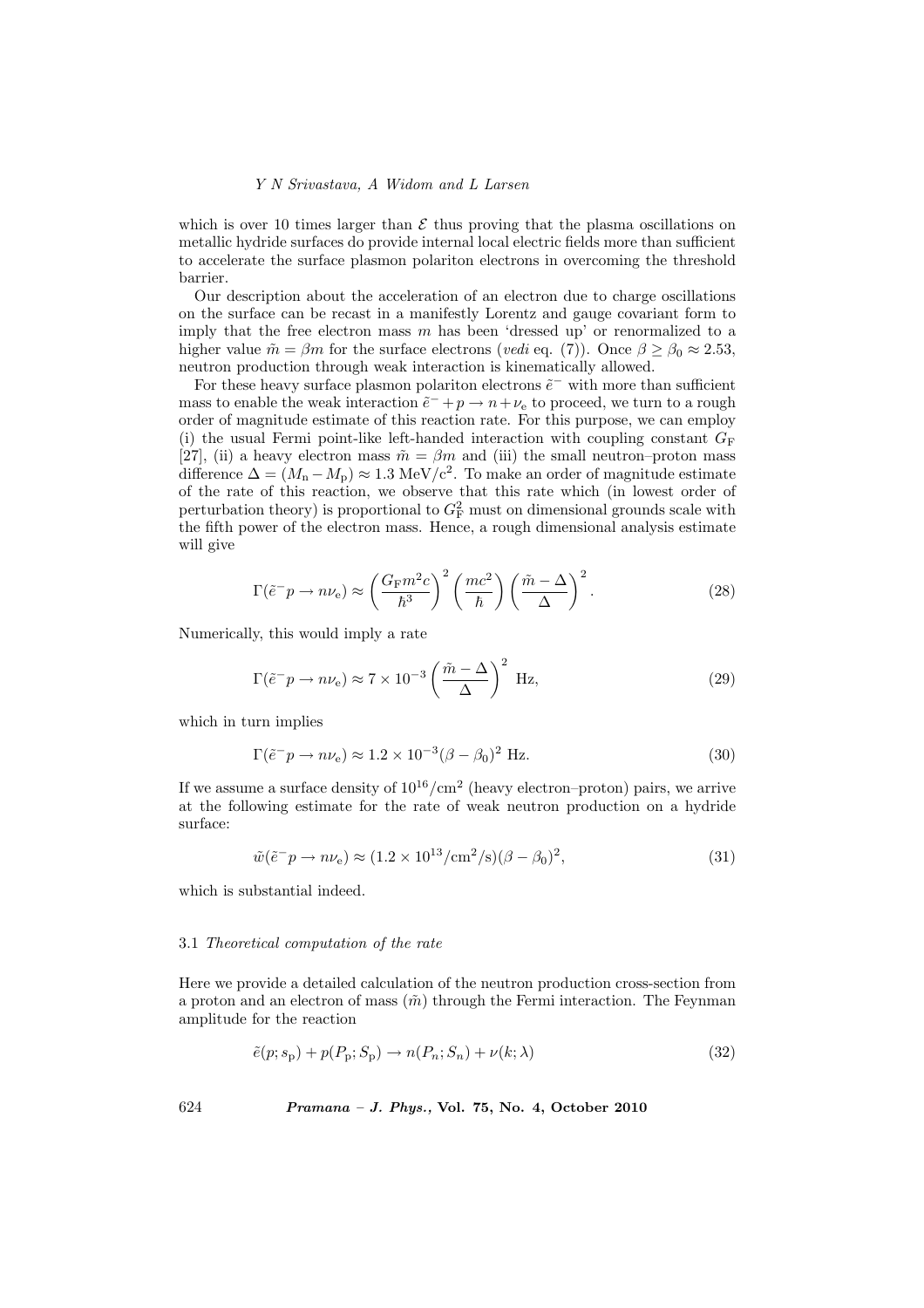in the Born approximation reads (in natural units  $\hbar = c = 1$ )

$$
\mathcal{M} = \frac{G_{\rm F}}{\sqrt{2}} H^{\mu} L_{\mu},\tag{33}
$$

where

$$
H^{\mu} = \bar{U}(P_{\rm n}; S_{\rm n})\gamma^{\mu}(C_{\rm v} - C_{\rm A}\gamma_5)U(P_{\rm p}; S_{\rm p})\tag{34}
$$

and

$$
L_{\mu} = \bar{u}(k; \lambda)\gamma_{\mu}(1-\gamma_{5})u(p; s_{p}).
$$
\n(35)

In the following, we shall for simplicity assume  $C_{\rm v} = C_{\rm A} = 1$ . Then, the spinaveraged cross-section reads

$$
\sigma(\tilde{e} + p \to n + \nu) = \left[\frac{2G_{\rm F}^2}{\pi}\right] \left[\frac{p_{\rm f}}{p_{\rm i}}\right] \left[\frac{(P_{\rm n} \cdot k)(P_{\rm p} \cdot p)}{s}\right],\tag{36}
$$

where  $s = (P_p + p)^2 = (P_n + k)^2$  and  $p_{i,f}$  denote the magnitudes of the initial and final CM 3-momenta. This reaction is physically realizable once  $\tilde{m} > \Delta$  and then it is exothermic. Hence, the cross-section in eq. (36) diverges as  $1/p_i$  as  $p_i \to 0$  but the rate of the reaction which is proportional to  $v_i\sigma$  is finite. Using eq. (36), we can compute  $v_i \sigma$  in the limit of vanishing relative velocity  $v_i$  as

$$
v_{\rm i}\sigma(\tilde{e} + p \to n + \nu) \approx \left[\frac{2G_{\rm F}^2}{\pi}\right](\tilde{m} - \Delta)^2.
$$
 (37)

This explicit calculation justifies the order of magnitude estimates made in eq. (28) et seq and in particular the claim that the neutron production rate is indeed proportional to  $({\tilde m} - \Delta)^2$ .

#### 3.2 Nuclear transmutations through the produced neutrons

The neutrons produced above will be of ultralow momentum because their production is through the collectively oscillating protons acting in tandem from a patch on the surface. The wavelength of the neutrons can be estimated to be about  $\lambda \approx 10^{-3}$ cm. Such long wavelength neutrons will get absorbed with an extremely high probability by the nuclei on the surface because the neutron absorption cross-section will be very large. This can be seen by computing the total neutron cross-section through the optical theorem which relates it to the forward elastic  $(n$ -Nucleus) amplitude

$$
\sigma_{\rm T}(n + \text{Nucleus} \to \text{anything}) = \left(\frac{4\pi}{k}\right) \Im m f(k, \mathbf{0}).\tag{38}
$$

Let  $f(k, 0) = a + ib$ , with  $b \approx 1$  Fermi. Then, we obtain

$$
\sigma_{\rm T}(n + \text{Nucleus} \to \text{anything}) = 2\lambda b \approx 2 \times 10^8 \text{ b},\tag{39}
$$

Pramana – J. Phys., Vol. 75, No. 4, October 2010

\n
$$
625
$$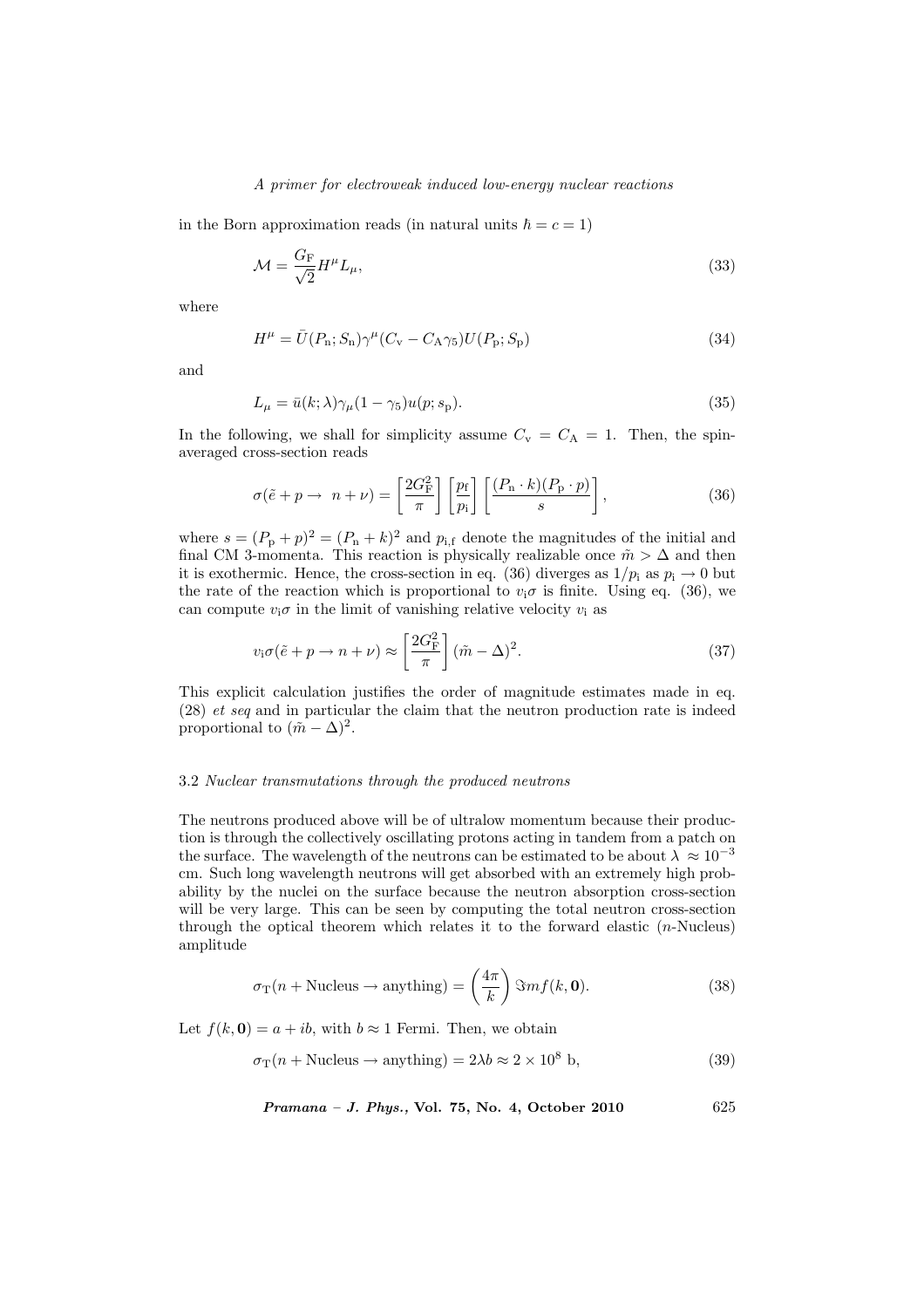a very large value. This not only shows a hefty rate for the production of nuclear transmutations through a rapid absorption of neutrons but it also shows that the mean free path of a neutron  $\Lambda$  is of the order of a few atomic distances. In fact, given the density of neutron absorbers  $n_{\text{abs}} \approx 10^{22}/\text{cm}^3$ , we may estimate

$$
\Lambda^{-1} = n_{\text{abs}} \sigma_{\text{T}}; \ \Lambda \approx 50 \text{ \AA}. \tag{40}
$$

Hence, practically all produced neutrons will get absorbed with essentially a zero probability of finding a free neutron.

The observed electromagnetic radiation from the surface heavy electrons will be confined essentially to low-energy photons reaching up to soft X-rays with practically no MeV range photon's being radiated because the mean free path of the produced γ-rays in the few MeV range would be very short, about a few Angstroms.

To recapitulate: The surface charge oscillation plasmons provide enough collective energy for the production of heavy mass electrons which in turn lead to the production of low-momentum neutrons. Such neutrons get readily absorbed and their production dynamics produces their own neutrons and built-in  $\gamma$ -ray 'shields'. The observable end products would just be the nuclear transmutations triggered by the absorbed neutrons. A plethora of nuclear reactions are thereby possible. One such complete nuclear chain cycle with a high Q-value is as follows. Let us assume that the surface is coated with lithium. Successive absorption of neutrons by lithium will produce  ${}^{4}_{2}\text{He}$ :

$$
{}_{3}^{6}\text{Li} + n \rightarrow {}_{3}^{7}\text{Li}
$$
  
\n
$$
{}_{3}^{7}\text{Li} + n \rightarrow {}_{3}^{8}\text{Li}
$$
  
\n
$$
{}_{3}^{8}\text{Li} \rightarrow {}_{4}^{8}\text{Be} + e^{-} + \bar{\nu}_{e}
$$
  
\n
$$
{}_{4}^{8}\text{Be} \rightarrow {}_{2}^{4}\text{He} + {}_{2}^{4}\text{He}. \tag{41}
$$

The heat produced by the above reaction is quite high:  $Q_{3}^{6}Li + 2n \rightarrow 2 \frac{4}{2}He + e^{-} +$  $|\bar{\nu}_{\rm e}| \approx 26.9$  MeV.

On the other hand,  ${}^{4}_{2}$ He can successively absorb neutrons and, through the formation of intermediate halo nuclei, reproduce lithium

<sup>4</sup><sub>2</sub>He + 
$$
n \rightarrow \frac{5}{2}
$$
He  
\n<sup>5</sup><sub>2</sub>He +  $n \rightarrow \frac{6}{2}$ He  
\n<sup>6</sup><sub>2</sub>He  $\rightarrow \frac{6}{3}$ Li +  $e^-$  +  $\bar{\nu}_e$ . (42)

The heat from the reaction in eq. (42) is  $Q_{2}^{4}He + 2n \rightarrow \frac{6}{3}Li + e^{-} + \bar{\nu}_{e} \approx 2.95 \text{ MeV}.$ The complete nuclear cycle as described in eqs (41) and (42) taken together releases a substantial total heat through nuclear transmutations. Other lithium-initiated processes produce both <sup>4</sup>He and <sup>3</sup>He.

#### 3.3 Isospin precession

Consider the nuclear mass formula, i.e., tha mass  $M(Z, A)$  of a nucleus consisting of Z protons and  $N = (A - Z)$  neutrons where A is the total number of nucleons in the nucleus. It reads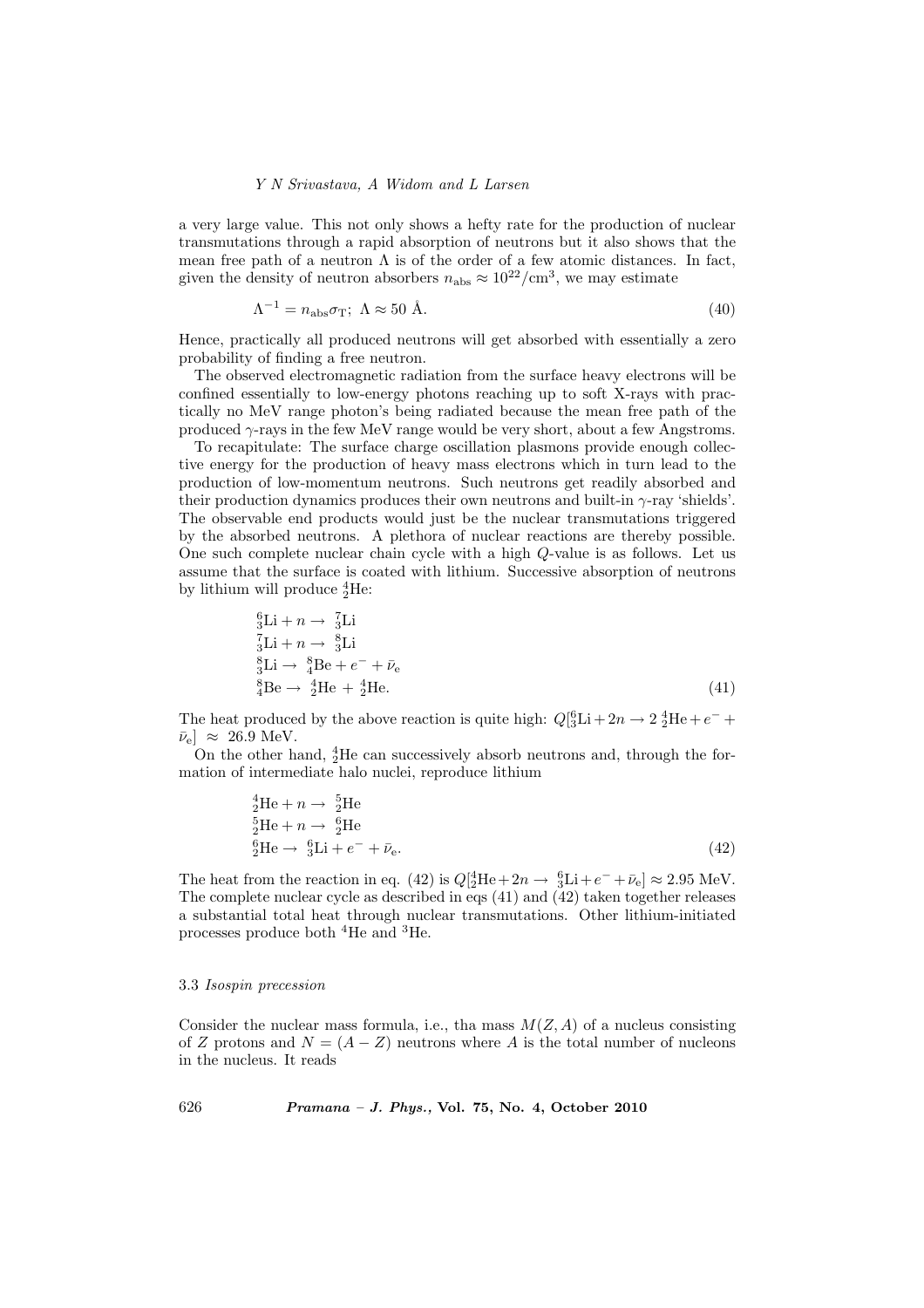$$
M(Z, A)c2 = AMnc2 + Z(Mp - Mn)c2 - B(Z, A),
$$
\n(43)

where the binding energy is given by

$$
-B = -\epsilon_1 A + \epsilon_2 A^{2/3} + \epsilon_3 \left(\frac{Z^2}{A^{1/3}}\right) + \epsilon_4 \frac{(A - 2Z)^2}{A} + \epsilon_5 \frac{\lambda}{A^{3/4}},\tag{44}
$$

where  $\epsilon_1 = 15.75$  MeV,  $\epsilon_2 = 17.8$  MeV,  $\epsilon_3 = 0.71$  MeV,  $\epsilon_4 = 23.7$  MeV and  $\epsilon_5 = 34$ MeV. The parameter  $\lambda$  assumes the value of (i) +1 for odd-odd nuclei; (ii) 0 for even–odd and (iii) −1 for even–even nuclei.

One can therefore, define a nuclear voltage  $\Phi(Z, A)$  as

$$
e\Phi(Z,A) = c^2 \frac{\partial M(Z,A)}{\partial Z}.
$$
\n(45)

Stability of a nucleus will hence be achieved for  $\Phi(Z^*,A) = 0$ , with  $Z^*$  given by

$$
Z^* = \frac{A}{2 + (\epsilon_3/2\epsilon_4)A^{2/3}} \approx \frac{A}{2 + 0.015A^{2/3}}.\tag{46}
$$

Thus, stable nuclei lie on a plot of  $N^* = (A - Z^*)$  vs.  $Z^*$  rather than on the symmetry axis  $N = Z$ .

For  $Z < 50$ , stable nuclei would arise through the weak  $\beta^-$  decay from the neutron-rich unstable nuclei and arise from the weak  $\beta^+$  decay from the protonrich unstable nuclei. Hence, low (negative) voltage  $\Phi^-$  yields  $\beta^-$  decay and high (positive) voltage  $\Phi^+$  yields  $\beta^+$  decay.

Now, just as the Earth's magnetic moment exhibits a precession or as the electron magnetic moments exhibit a precession, we expect a nuclear isospin rotation to exhibit a weak precession due to the nuclear voltage Φ.

Consider the nuclear isospin vector  $\mathbf{T} = (T_1, T_2, T_3)$  satisfying the algebra

$$
[T_i, T_j] = i\epsilon_{ijk}T_k,\tag{47}
$$

with

$$
\mathbf{T} \cdot \mathbf{T} = T(T+1), \quad T_3 = \frac{(Z-N)}{2} = Z - \frac{1}{2}A. \tag{48}
$$

Hence, with our phenomenological 'Hamiltonian'  $M(Z, A)c^2$ , we expect a precession of the isospin vector

$$
\frac{\partial \mathbf{T}}{\partial \tau} = \frac{i}{\hbar} [M(Z, A)c^2, \mathbf{T}] = \mathbf{\Omega} \times \mathbf{T},\tag{49}
$$

where

$$
\hbar \Omega = (0, 0, e\Phi),\tag{50}
$$

with the frequency of precession given by  $\Omega = (e\Phi/\hbar)$ . Defining as usual  $T_{\pm} = T_1 \pm i T_2$ , the above implies

Pramana – J. Phys., Vol. 75, No. 4, October 2010

\n
$$
627
$$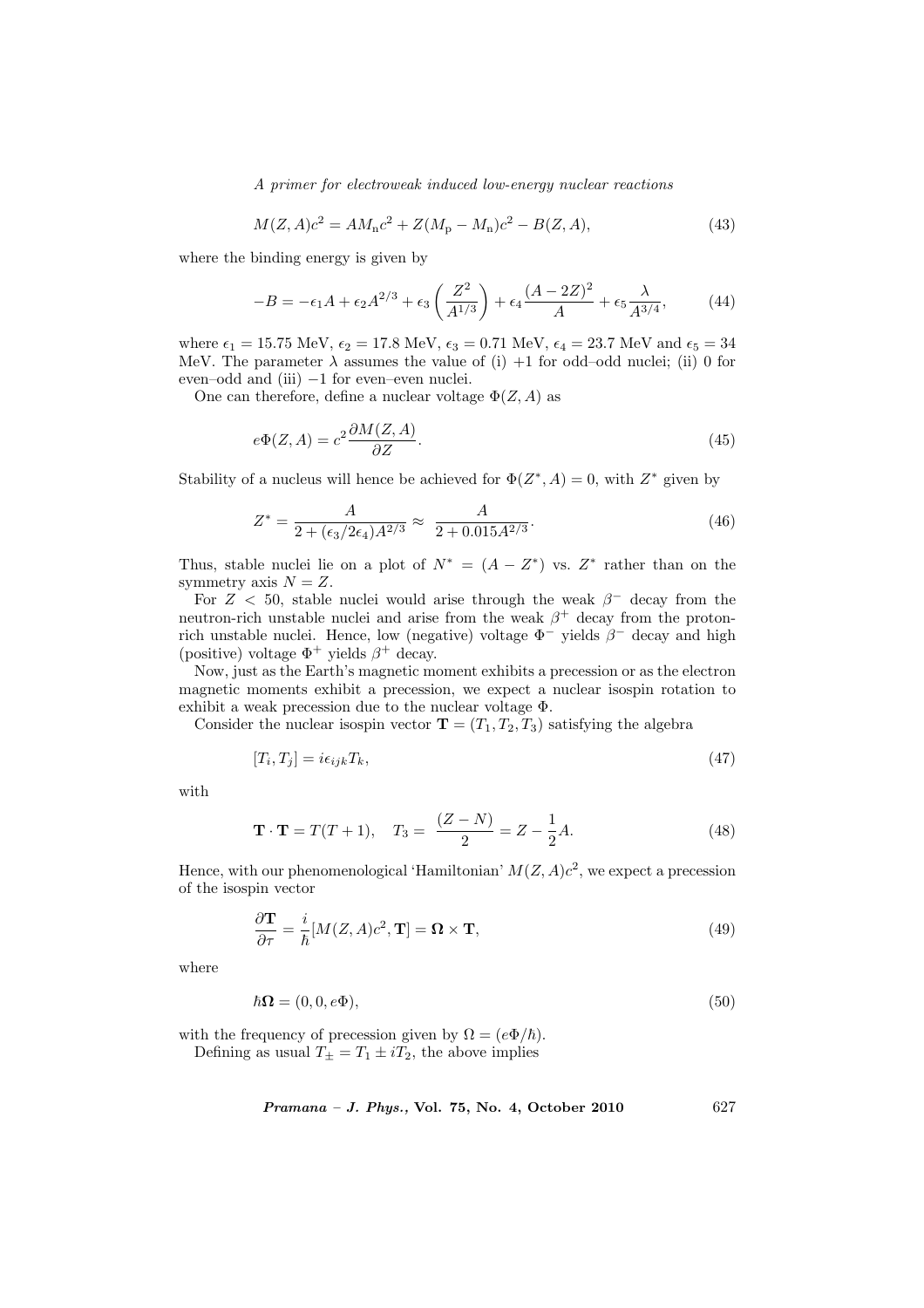$$
T_{\pm}(\tau) = T_{\pm}(0)e^{\pm i\Omega\tau}.\tag{51}
$$

This isospin rotation describes a 'virtual' W decay into electron and neutrino excitations with  $T_{\pm}$  yielding  $W^{\mp} \rightarrow \beta^{\mp} + \nu^{\pm}m$ , where  $\nu^{+} = \bar{\nu}$  and  $\nu^{-} = \nu$ .

Such isospin wave excitations can be induced by long-ranged electrodynamics. The explicit coupling between isospin wave charges are given by

$$
\bar{\Phi}_a = \bar{\Phi}_a^{\mathcal{C}} + \bar{\Phi}_a^{\mathcal{D}},\tag{52}
$$

with the Coulomb term given by

$$
\bar{\Phi}_{a}^{\text{C}} = e \left\langle \sum_{b \neq a} \frac{Z_b}{|\mathbf{R_b} - \mathbf{R_a}|} - \sum_{j} \frac{1}{|\mathbf{R_a} - \mathbf{r_j}|} \right\rangle, \tag{53}
$$

and the velocity-dependent Darwin term (discussed in detail in the next section) reads

$$
\bar{\Phi}_a^{\text{D}} = -e \left\langle \sum_{b \neq a} \frac{Z_b(\mathbf{v}_a \cdot \mathbf{v}_b + \mathbf{v}_a \cdot n_{ab} \mathbf{v}_b \cdot n_{ab})}{c^2 |\mathbf{R_b} - \mathbf{R_a}|} - \sum_j \frac{(\mathbf{v}_a \cdot \mathbf{v}_j + \mathbf{v}_a \cdot n_{aj} \mathbf{v}_j \cdot n_{aj})}{c^2 |\mathbf{R_a} - \mathbf{r}_j|} \right\rangle.
$$
\n(54)

The detailed dynamics and the technical challenge of such exciting long-range isospin waves will be discussed elsewhere.

#### 4. Exploding wires

In §2, we have outlined our explanation of nuclear transmutations and fast neutrons which have been observed to emerge when large electrical current pulses passing through the wire filaments are induced to explode. If a strong current pulse, large on the scale of  $I_0$ , defined in eq. (4), passes through a thin wire filament, then the magnetic field which loops around the current, exerts a very large Maxwell pressure on surface area elements, compressing, twisting and pushing into the wire. When the magnetic Maxwell pressure grows beyond the tensile strength of the wire material at the hot filament temperature, the wire first expands, then begins to melt and finally disintegrates. There now exist slow-motion pictures which verify that indeed the wire expands, melts and disintegrates. All of this is readily understood. If the heating rate is sufficiently fast, then the hot wire may emit thermal radiation at a very high noise temperature. The thermal radiation from the exploding tungsten filaments exhibits X-ray frequencies indicating very high electron kinetic energies within the filament. Due to the electron kinetic pressure, the wire diameter starts to increase yielding a filament-dense gas phase but still with some liquid droplets. The final explosive product consists of a hot plasma colloid containing some small dust particles of the original wire material. These products cool off into a gas and some smoke as is usual for explosions.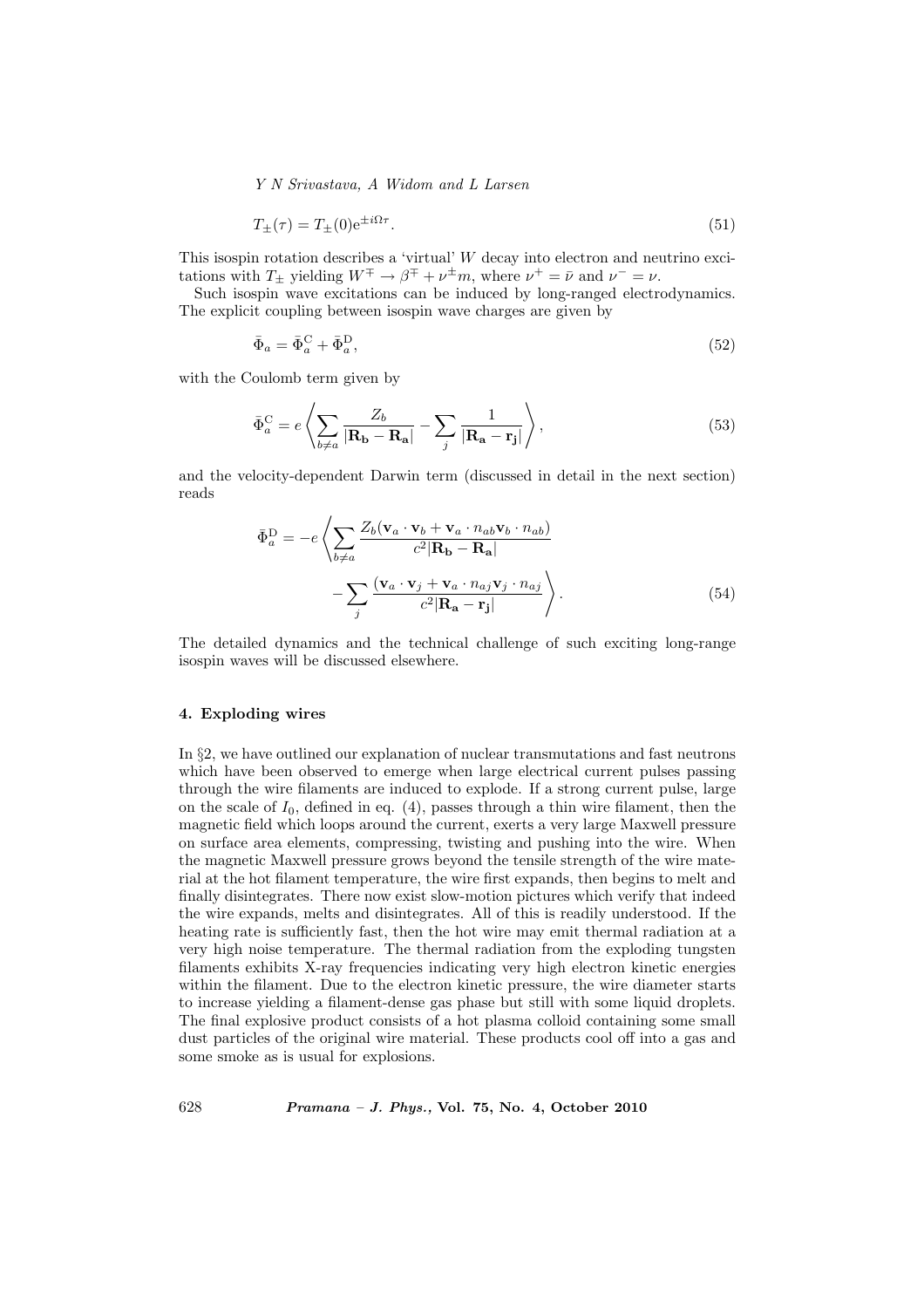As discussed in §2, we want to understand how LENRs can be initiated in an exploding wire current pulse with a strong current (with its peak value substantially higher than  $I_0$ ) produced by a capacitor discharge with an initial voltage of only 30 keV [28,29]. We also want to understand, by contrast, why when Rutherford had fired a much higher energy 100 keV but dilute beam of electrons into a tungsten target he did not observe any nuclear reactions [30].

A typical electron in the current with a mean kinetic energy of 15 keV would have an average speed  $(v/c) \approx 0.25$ . On the other hand, even for such low mean speed, the chemical potential given in eq. (11), for  $(I/I_0) \approx 200$  becomes large

$$
\mu \approx (mc^2)(200)(0.25) = 25 \text{ MeV},\tag{55}
$$

comfortably sufficient for an electron to induce a weak interaction LENR. Overall energy conservation will of course require that only a certain fraction of about (15 keV/25 MeV) =  $6 \times 10^{-4}$  of the total number of electrons in the current will be kinematically allowed to undergo weak interactions.

Let us now briefly discuss why Rutherford with his much higher energy – but dilute – beam of electrons did not observe any nuclear reactions. The reason is rather simple. In the vacuum, there is a mutual Coulomb repulsion between the electrons in the beam which compensates the mutual Amperian current attraction. In the exploding wire filament, on the other hand, the repulsive Coulomb part is screened by the background positive charge but leaves intact the Amperian current attraction thereby allowing the possibility of nuclear reactions.

In the following subsection, we give a theoretical description based on the Darwin Lagrangian to justify the general ideas discussed above.

#### 4.1 Darwin electrodynamics

Let us go back to Darwin. In 1920, Darwin [31] constructed an effective action for electrodynamics – valid to order  $c^{-2}$  – in which the near field vector potentials were eliminated in favour of instantaneous but velocity-dependent forces. To a sufficient degree of accuracy, for our purposes, one may write a Lagrangian for a system of point particles with positions  $R = (\mathbf{r}_1, \dots, \mathbf{r}_N)$ , velocities  $V = (\mathbf{v}_1, \dots, \mathbf{v}_N)$ , masses  $(m_1, \ldots, m_N)$  and charges  $(e_1, \ldots, e_N)$ . It is

$$
L(V, R) = K(V, R) - U(R),
$$
  
\n
$$
K(V, R) = \frac{1}{2} \sum_{a=1}^{N} m_a |\mathbf{v}_a|^2 + \tilde{K}(V, R),
$$
  
\n
$$
\tilde{K}(V, R) = \sum_{a  
\n
$$
U(R) = \sum_{a\n(56)
$$
$$

where  $\mathbf{r}_{ab} = \mathbf{r}_a - \mathbf{r}_b$  and  $\mathbf{n}_{ab} = \mathbf{r}_{ab}/r_{ab}$ . In eqs (56),  $\tilde{K}(V, R)$  represents the magnetic near-field interaction between slowly moving charges when viewed as an effective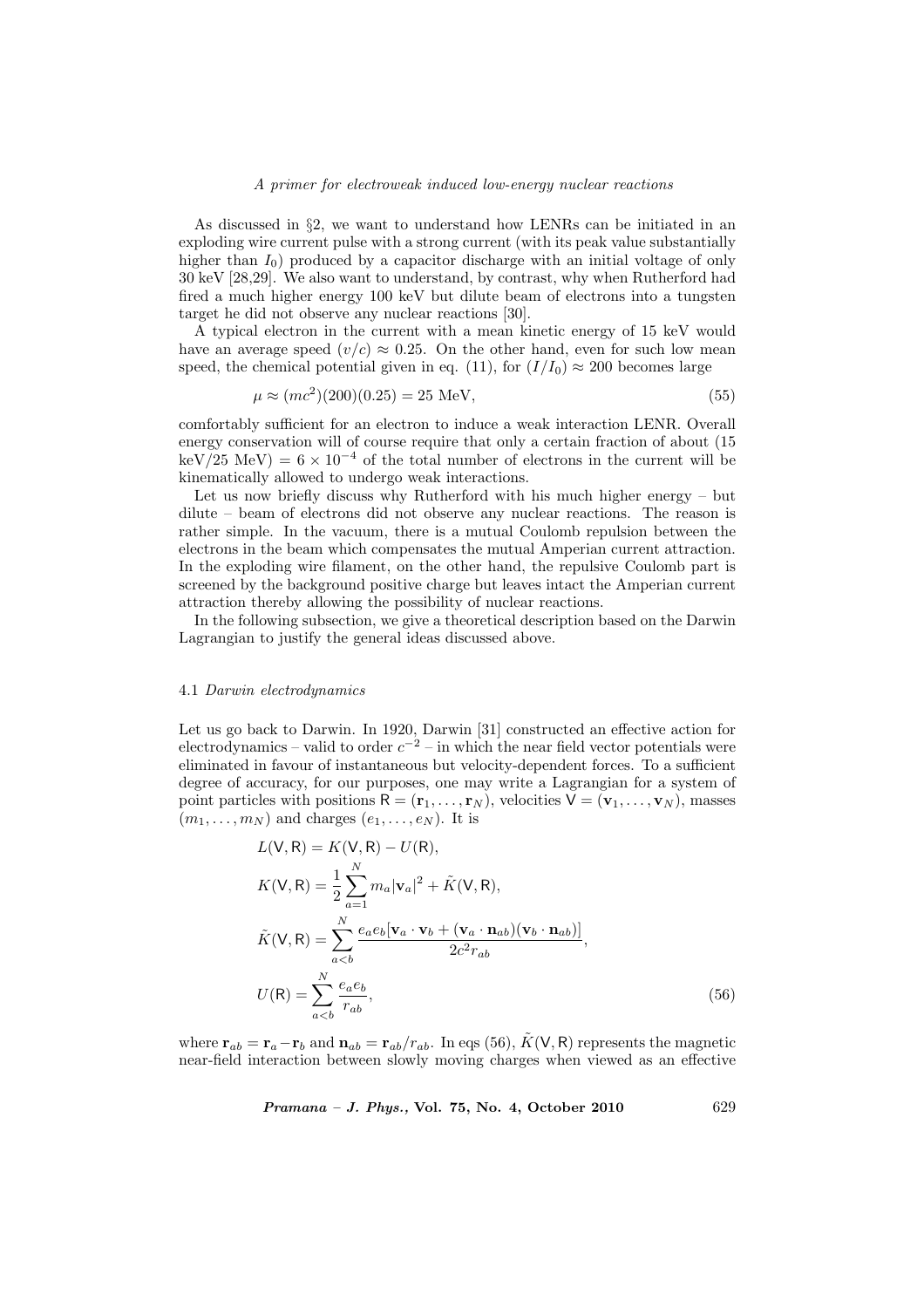contribution to the kinetic energy and  $U(\mathbf{R})$  represents the Coulomb potential energy. The total energy  $\mathcal E$  obtained from the Lagrangian eqs (56) is by the usual rule the sum of the generalized kinetic and potential energy

$$
\mathcal{E} = \left(\sum_{a=1}^{N} \mathbf{v}_a \cdot \frac{\partial L}{\partial \mathbf{v}_a}\right) - L,
$$
  

$$
\mathcal{E}(\mathsf{V}, \mathsf{R}) = K(\mathsf{V}, \mathsf{R}) + U(\mathsf{R}).
$$
 (57)

In deriving eqs (57), we have used the fact that the kinetic energy is homogeneous of degree two, i.e.  $K(\lambda V, R) = \lambda^2 K(V, R)$  and so by virtue of Euler's theorem  $\sum_{a} \mathbf{v}_{a} \cdot (\partial K / \partial \mathbf{v}_{a}) = 2K$ . Note that the generalized kinetic energy K is no longer a sum of the single particle kinetic energies. The magnetic interaction describes a two-body collective contribution to kinetic energy  $K$  thereby the conserved total energy  $\mathcal{E}.$ 

Let us consider the motion of charged particles flowing through a straight thin wire of self-inductance L and length  $\Lambda$  directed along a unit vector **n**. For the purpose at hand, it is useful to concentrate on the Darwin kinetic energy adapted to the inductive circuit element form  $[32]$  written in terms of current I and inductance  $L^{\cdot}$ 

$$
K_{\text{Darwin}} = \sum_{a} \frac{1}{2} m_a v_a^2 + \frac{1}{2c^2} L I^2,\tag{58}
$$

where the current is given by

$$
I = \left(\frac{1}{\Lambda}\right) \sum_{a} e_a (\mathbf{n} \cdot \mathbf{v}_a),\tag{59}
$$

so that

$$
K_{\text{Darwin}} = \sum_{a} \frac{1}{2} m_a v_a^2 + \left(\frac{\eta}{2c^2 \Lambda}\right) \sum_{b \neq a} e_a e_b (\mathbf{n} \cdot \mathbf{v}_a) (\mathbf{n} \cdot \mathbf{v}_b).
$$
 (60)

Here,  $\eta = L/\Lambda$  is the (dimensionless) inductance per unit length of the wire.

As in the earlier case, eq. (60) shows explicitly that the kinetic energy of a given charged particle depends on the velocities of the other charged particles in the current flow. We may compute the change in the momentum  $\bf{p}$  and the energy  $W$ of a given electron through the collective effect of the entire current in the following way. If the current changes rapidly, it will induce a Faraday law voltage across an inductive current element. This voltage (per unit length) is the induced electric field E, whose magnitude is given by

$$
E = \left(\frac{\eta}{c^2}\right) \left(\frac{\mathrm{d}I}{\mathrm{d}t}\right). \tag{61}
$$

The evident equation of motion of an electron (under this electric field) is  $\dot{\mathbf{p}} = e\mathbf{E}$ and the power delivered to a moving electron by a changing current is given by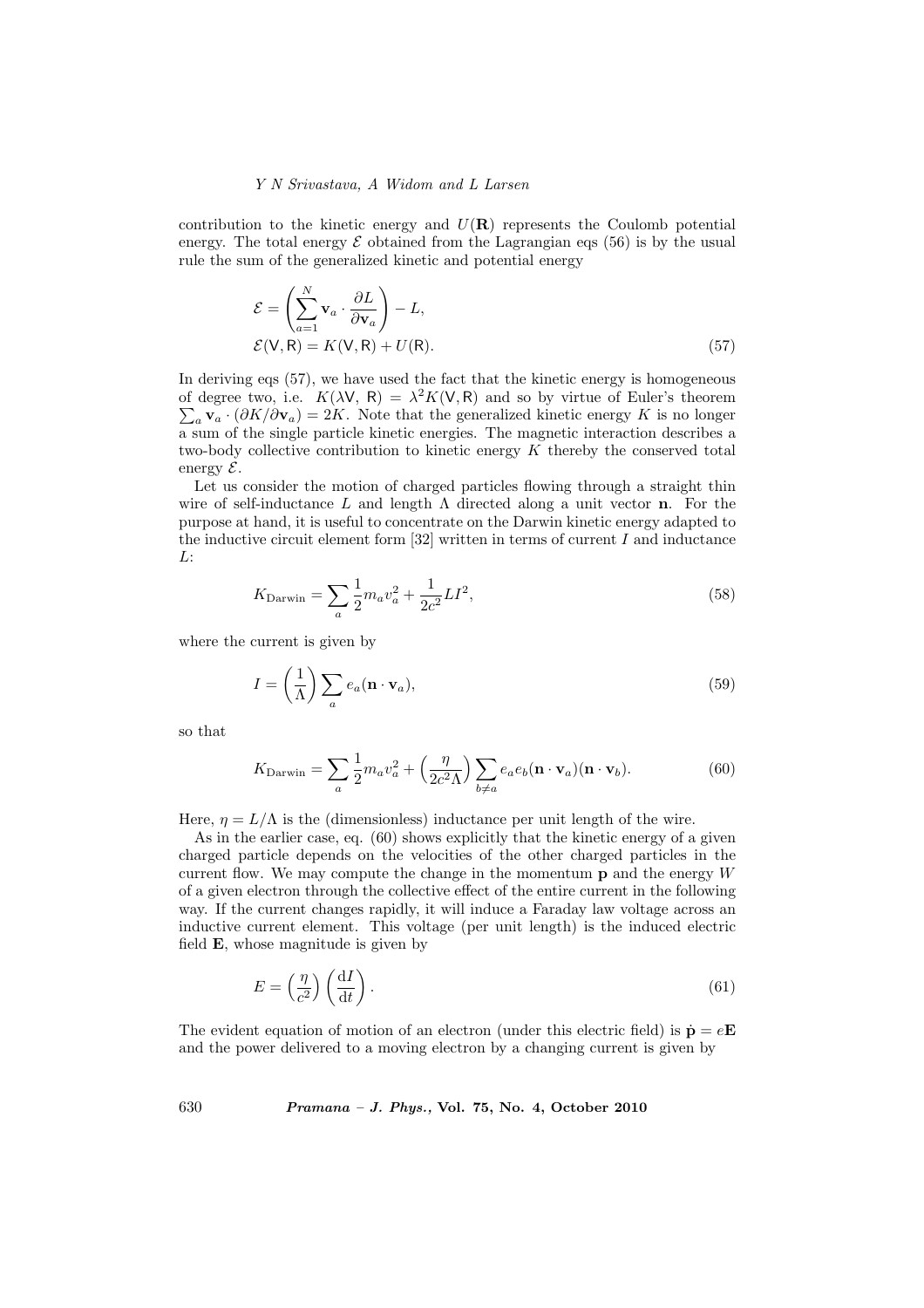$$
\frac{\mathrm{d}W}{\mathrm{d}t} = evE = -\eta(mc^2) \left(\frac{1}{I_0}\frac{\mathrm{d}I}{\mathrm{d}t}\right) \frac{v}{c},\tag{62}
$$

where we have introduced the Alfvén current through  $I_0/c = R_{\text{vac}} I_0/4\pi = (mc^2)/e$ , so that  $I_0 \approx 1.704509 \times 10^4$  A.  $I_0$  is the current corresponding to the electron rest mass and thus currents of this order or larger are expected to lead to interesting physics at the MeV (or nuclear physics) scale. This provides a sound theoretical basis for the applications described above and is also central to the solar corona and solar flares described below.

#### 5. Solar corona and flares

As stated in §2, oppositely directed Amperian currents of electrons and protons loop around the walls of a magnetic flux tube which exits out of one sun spot into the solar corona to enter back into another sun spot. The magnetic flux tube is held up by magnetic buoyancy. We consider here the dynamics of how very energetic particles are produced in the solar corona and how they induce nuclear reactions well beyond the solar photosphere. Our explanation, centred around Faraday's law, produces the notion of a solar accelerator very similar to a betatron [33,34]. A betatron is a step-up transformer whose secondary coil is a toroidal ring of particles circulating around a time-varying Faraday flux tube.

We can view the solar flux tube to act as a step-up transformer which passes some circulating particle kinetic energy from the solar photosphere outward to other circulating particles in the solar corona. The circulating currents within the photosphere are to be considered as a net current  $I_{\mathcal{P}}$  around a primary coil and the circulating currents high up in the corona as a net current  $I_{\mathcal{S}}$ . If  $K_{\mathcal{P}}$  and  $K_{\mathcal{S}}$ represent the kinetic energies, respectively, in the primary and the secondary coils, the step-up transformer power equation reads

$$
|\dot{K}_{\mathcal{P}}| = |V_{\mathcal{P}}I_{\mathcal{P}}| = |V_{\mathcal{S}}I_{\mathcal{S}}| = |\dot{K}_{\mathcal{S}}|,\tag{63}
$$

where  $V_P$  and  $V_S$  represent the voltages across the primary and the secondary coils, respectively. The total kinetic energy transfer reads

$$
\Delta K_{\mathcal{P}} = \int (\mathrm{d}t)|V_{\mathcal{P}}I_{\mathcal{P}}| = \int (\mathrm{d}t)|V_{\mathcal{S}}I_{\mathcal{S}}| = \Delta K_{\mathcal{S}}.\tag{64}
$$

In essence, what the step-up transformer mechanism does is to transfer the kinetic energy distributed amongst a very large number of charged particles in the photosphere – via the magnetic flux tube – into a distant much smaller number of charged particles located in the solar corona, so that a small accelerating voltage in the primary coil produces a large accelerating voltage in the secondary coil. The transfer of kinetic energy is collective from a larger group of particles into a smaller group of particles resulting in the kinetic energy per charged particle of the dilute gas in the corona becoming higher than the kinetic energy per particle of the more dense fluid in the photosphere.

We can convert the above into a temperature–kinetic energy relationship by saying that the temperature of the dilute corona will be much higher than the temperature of the more dense fluid photosphere. If and when the kinetic energy of the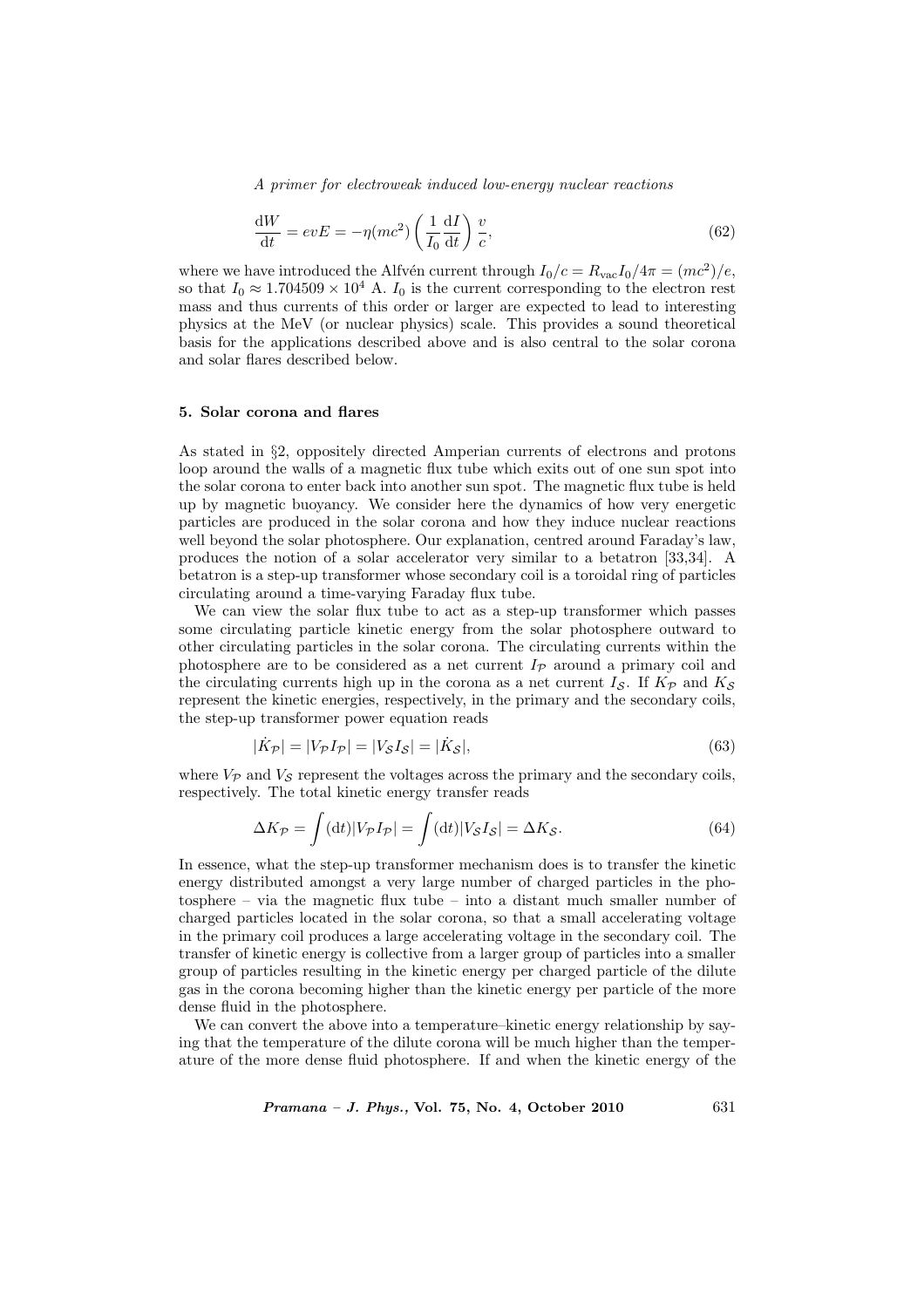circulating currents in a part of the floating flux tube becomes sufficiently high, the flux tube would become unstable and explode into a solar flare which may be accompanied by a coronal mass ejection. There is a rapid conversion of the magnetic energy into charged particle kinetic energy. These high-energy products from the explosion initiate nuclear as well as elementary particle interactions, some of which have been detected in laboratories.

Recent NASA and ESA pictures show that the surface of the Sun is covered by a carpet-like interwoven mesh of magnetic flux tubes of smaller dimensions. Some of these smaller structures possess enough magnetic energy to lead to LENRs through a continual conversion of their energy into particle kinetic energy. Occurrence of such nuclear processes in a roughly steady state would account for the solar corona remaining much hotter than the photosphere. Needless to say that our picture belies the notion that all nuclear reactions are contained within the core of the Sun. On the contrary, it provides strong theoretical support for experimental anomalies [35,36] such as short-lived isotopes [37–39] that have been observed in the spectra of stars having unusually high average magnetic fields.

For the transformer mechanism to be fully operational in the corona, the coronal electrical conductivity must not be too large. Useful experimental bounds on an upper limit to this conductivity can be obtained through its effect on measurements of gravitational bending of light near the Sun as it traverses the solar corona. Successful measurements of the gravitational bending of electromagnetic waves with frequencies in the visible and all the way down to the high end of the radiospectrum are legion. These experiments provide a direct proof that any coronal conductivity disturbance on the expected gravitational bending of electromagnetic waves for frequencies down to 12.5 GHz must be negligible. Error estimates from even lower frequency radiowave probes used for gravitational bending [40,41] put the coronal conductivity in the megahertz range. For comparison, we note that the typical conductivity of a good metal would be more than ten orders of magnitude higher [45]. The corona is close to being an insulator and eons away from being a metal and their is no impediment toward sustaining electrical fields within it [42–44]. Thus, our proposed transformer mechanism and its subsequent predictions for the corona remain intact.

The spectacular solar flare, which occurred on 14 July 2000 and the measurement of the excess muon flux associated with this flare by the CERN L3+C group [23] offered a unique opportunity to infer that protons of energies greater than 40 GeV were produced in the solar corona. Likewise, the BAKSAN underground muon measurements [47] provided evidence for protons of energies greater than 500 GeV in the solar flare of 29 September 1989. The very existence of primary protons in this high-energy range provides strong evidence for the numbers provided in eq. (21). Hence, for large solar flares in the corona, electrons and protons must have been accelerated well beyond anything contemplated by the standard solar model. This in turn provides the most compelling evidence for the presence of large-scale electric fields and the transformer or betatron mechanism because we do not know of any other process that could accelerate charged particles to beyond even a few GeV, let alone hundreds of GeVs.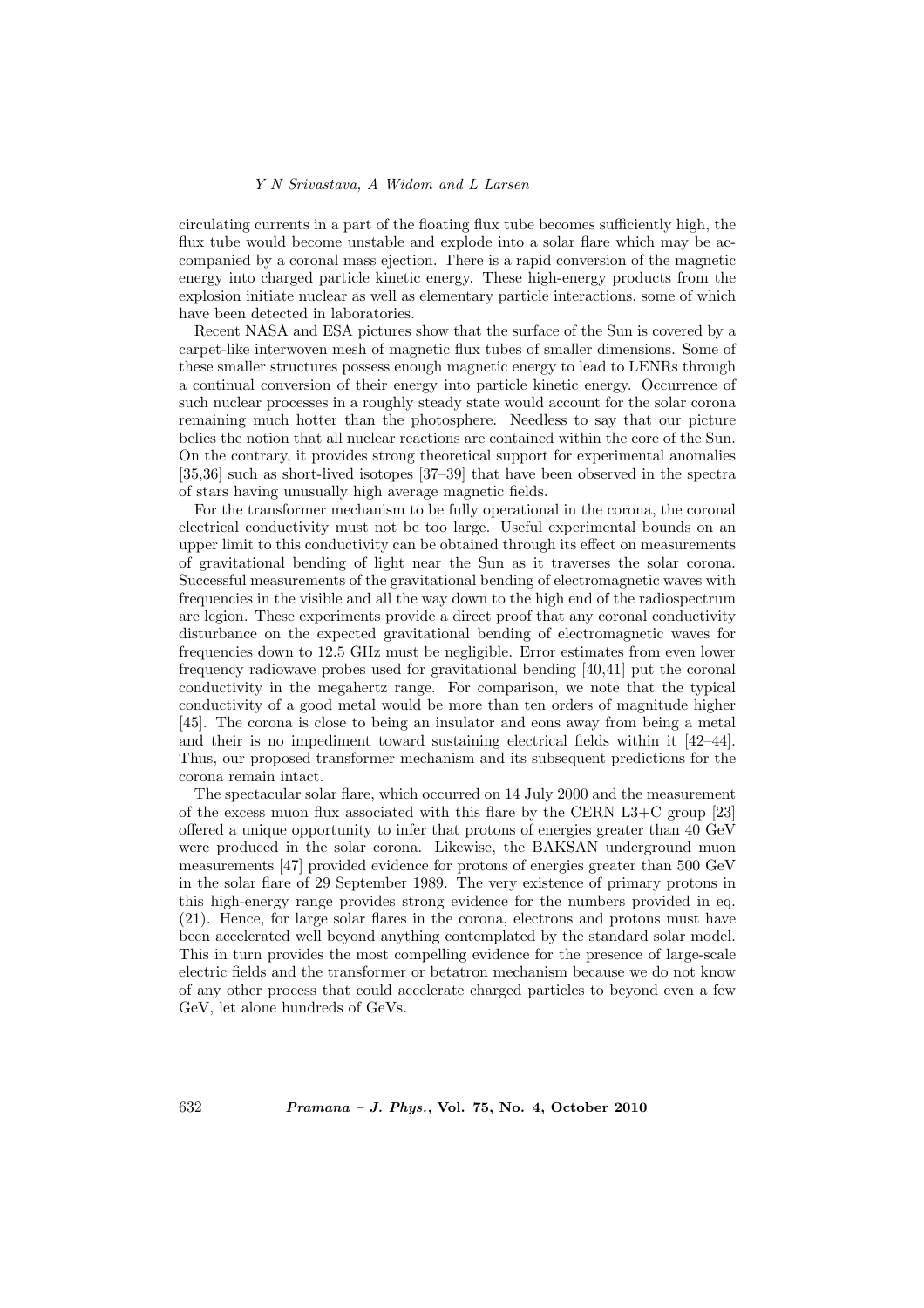#### 5.1 Total rate of positron production in a flare

Here we estimate the total rate of positrons produced in a solar flare through the reaction  $e^- + p \rightarrow e^+e^- + X$ . The rate of production of  $e^+e^-$  pairs is equal to the rate of production of  $\mu^+\mu^-$  pairs. After a while, however, all the muons will decay and from each muon (outside the corona) we shall get one electron (or one positron). The cross-section for  $\mu^+\mu^-$  pair production at HERA is 6.5 pb. We must also include the  $\tau^+\tau^-$  channel. HERA data for tau-pair production lead to a cross-section of  $(13.6 \pm 4.4 \pm 3.7)$  pb [46].

As a  $\mu^+$  only decays leptonically, each  $\mu^+$  will decay into an  $e^+$ . On the other hand, the branching ratio of a  $\tau^+$  decay into (i) a  $\mu^+$  is 17.36% and into (ii) an  $e^+$ is 19.59%. Because the  $\mu^+$  would decay into an  $e^+$ , the combined branching ratio from purely leptonic channels

$$
BR(\tau_{\text{leptonic}}^+ \to e^+ + X) = 35.2\%.\tag{65}
$$

The rest of the  $\tau^+$  decay channels contain a  $\bar{\nu}_{\tau}$  plus hadrons with a total unit positive charge, which means either a  $\pi^+$  or a  $K^+$  along with neutrals or a couple of  $\pi^+\pi^-$ . Eventually, every hadronic decay channel contains at least one  $e^+$  (some channels even have two  $e^{+}$ 's). Conservatively, we may take that each  $\tau$  would produce one positron. Taking the central value, the cross-section for  $e^+$  production through the tau's would be

$$
\sigma(e^-p \to \tau^+X \to e^+X') = 13.6 \text{ pb.}
$$
\n
$$
(66)
$$

Hence, the total  $e^+$  production cross-section (due to all the three leptons) becomes

$$
\sigma(e^-p \to e^+X) = (6.5 + 6.5 + 13.6) \text{ pb} = 26.6 \text{ pb.}
$$
 (67)

Of course, some of these positrons might get annihilated before getting out from the corona. Let us estimate the annihilation rate of a positron within the corona (or, the lifetime of a positron in the corona). At high energies, the  $e^+e^-$  annihilation cross-section is given by

$$
\sigma(e^+e^- \to \gamma\gamma; E_+) = \left(\frac{\pi\alpha^2}{m_e E_+}\right) [\ln(2E_+/m_e) - 1],\tag{68}
$$

where  $E_{+}$  is the 'laboratory' energy of the positron. For illustrative purposes, let us take a positron of energy  $E_{+}$  = 10 GeV. Then

$$
\sigma(e^+e^- \to \gamma\gamma; E_+ = 10 \text{ GeV}) \approx 0.115 \text{ mb.}
$$
 (69)

Assuming the density of electrons (a few solar radii away) to be  $\rho_e = 2.78 \times 10^7/\text{cm}^3$ and we know that it drops considerably as one gets further away, but for now let us assume it to be a constant, we can estimate the rate of a positron annihilating before exiting the corona to be

$$
Rate(e^{+} \text{Annihil}) = \rho_e v \sigma_{\text{ann}} \approx 9.4 \times 10^{-11} \text{ Hz.}
$$
\n(70)

Pramana – J. Phys., Vol. 75, No. 4, October 2010 633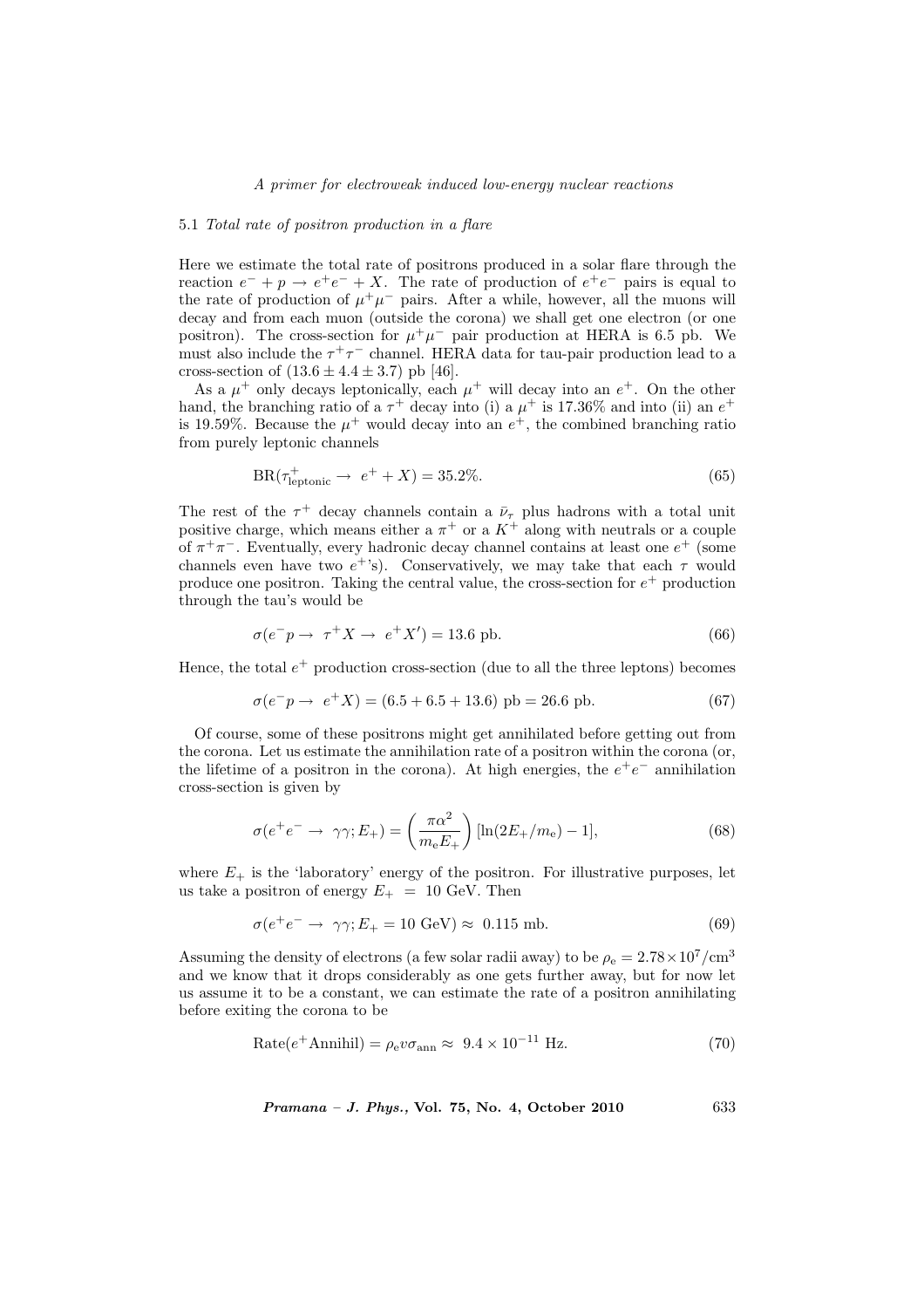Hence, the probability that a positron is annihilated before reaching the Earth's atmosphere in about 8 min, would be about  $4.5 \times 10^{-8}$  and thus negligible.

The rate of positron production  $N(E_{\text{CM}})$  can be written as

$$
\dot{N}(E_{\rm CM}) = V n_{\rm e} n_{\rm p} v_{\rm rel} \sigma (e^- + p \rightarrow e^+ + X)(E_{\rm CM}),\tag{71}
$$

where V denotes the fiducial interaction volume,  $n_e$ ,  $n_p$  denote the electron and proton densities respectively,  $v_{rel} = |\mathbf{v}_e - \mathbf{v}_p|$  denotes their relative velocities, and  $\sigma(e^{-} + p \rightarrow e^{+} + X)(E_{\text{CM}})$  is the inclusive positron production cross-section at the CM energy  $E_{\text{CM}}$ . For  $E_{\text{CM}} = 300 \text{ GeV}$ , the value of this cross-section has been deduced in eq. (67) to be 26.6 pb. Also, for the solar flare considered,  $V = 9.43 \times 10^{30}$  cm<sup>3</sup>. As for the (common electron and proton) density, we shall take a conservatively small value  $n_e = n_p = 2.78 \times 10^7/\text{cm}^3$  [41]. Inserting these values in eq. (71), we obtain

$$
\dot{N}(300 \text{ GeV}) \approx 11.2 \times 10^{21} / \text{s.}
$$
\n(72)

Under the simplifying assumption that the positron production is isotropic, the differential positron flux before reaching the Earth's atmosphere is given by

$$
F(e^{+}) = \frac{\dot{N}(300 \text{ GeV})}{4\pi (1.5 \times 10^{11} \text{ m})^2} \approx 0.04/\text{m}^2\text{-s-sr}.
$$
 (73)

This should be compared with the overall positron flux estimate for all cosmic rays (integrated over positron energies  $>8.5$  GeV) which is about  $0.12/m^2$ -s-sr. Thus, our acceleration mechanism is not only capable of accelerating electrons and protons in a solar flare to hundreds of GeV but it also yields a high-energy positron flux which is a substantial fraction of the overall cosmic ray positron flux. We are unaware of any similar theoretical estimate in the literature.

The estimate of positron flux given in eq. (73) is the one directly generated through lepton pairs. There will be additional positrons (on an average with smaller energies) from the rest of the process  $\gamma^*(Q) + p \to X$ , where  $\gamma^*(Q)$  stands for a virtual photon of mass  $Q$ . The collection  $X$  of hadrons contains a proton or a neutron along with charged and neutral pions and kaons. We can estimate this 'extra' flux of positrons by relating it to that of the protons in the following way. For each proton, we would have a certain number of charged  $(\pi^+\pi^-; K^+K^-)$ and neutral  $(\pi^{0}\pi^{0}; K^{0}\bar{K}^{0})$  pairs. As we expect an equal number of charged and neutral pairs of mesons and each positively charged meson will eventually produce a positron, the number of produced positrons associated with each proton will be approximately one half of the charged particle multiplicity  $\langle n \rangle$ <sub>charged</sub>. Also, the average energy of a produced positron will be  $(E/4\langle n \rangle_{\text{charged}})$  produced in association with a proton of energy E.

#### 5.2 Total proton flux estimate for the 14 July 2000 solar flare

As mentioned earlier, the  $L3 + C$  Collaboration measured the muon flux from 14 July 2000 solar flare arrived at their detector. Through this measurement, they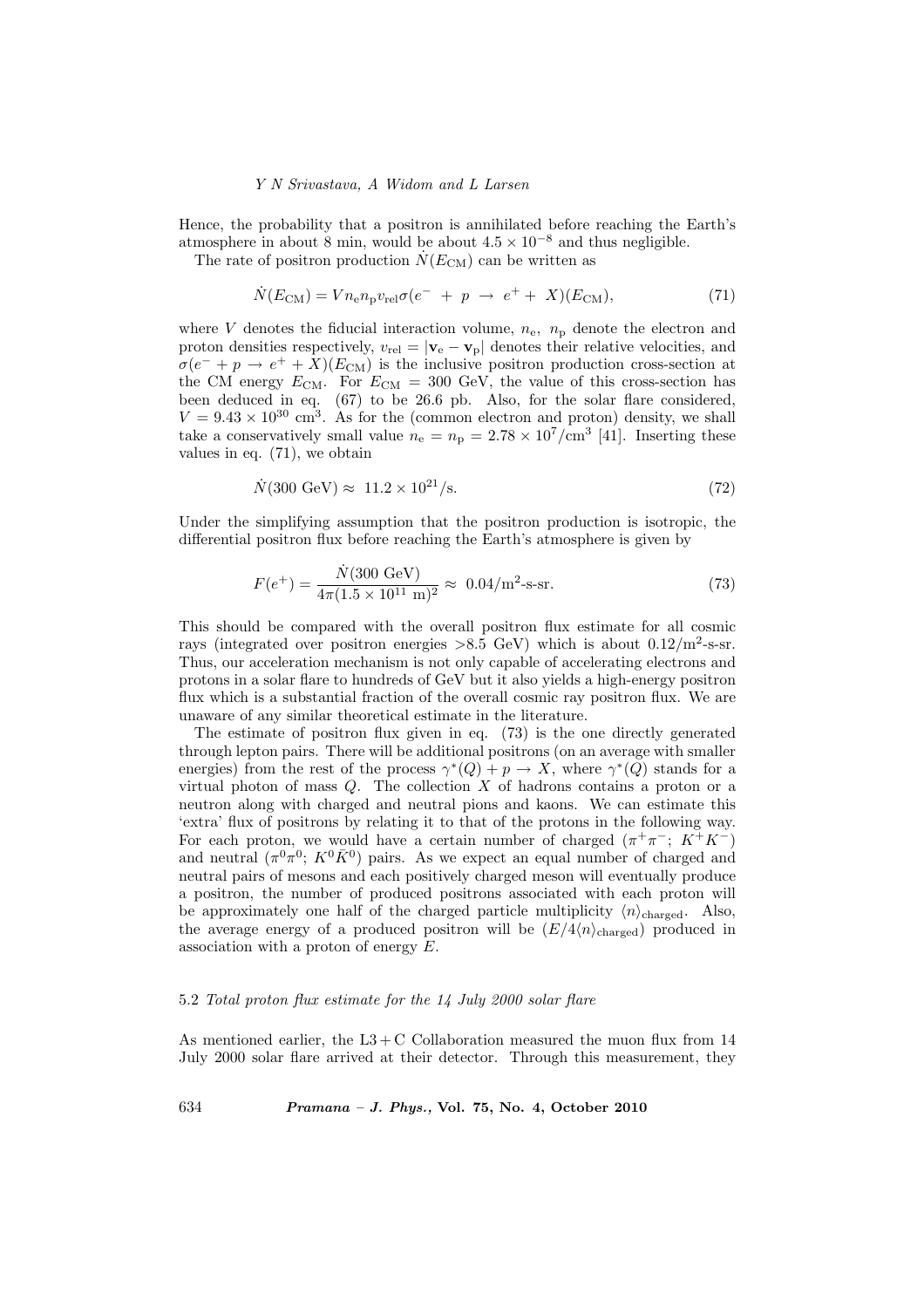were able to estimate the primary proton flux for protons with energies greater than 40 GeV. In this section we compare their value with an estimate of the overall cosmic ray flux of protons with energies greater than 40 GeV.

Let us estimate the integrated cosmic flux of primary protons (before reaching the atmosphere). From cosmic rays section of PDG, we find (after performing an integration with a power-law exponent  $\alpha = 3$ )

$$
F_{\text{cosmic protons}}(E > 40 \text{ GeV}) \approx \frac{6 \times 10^{-3}}{\text{cm}^2\text{-s-sr}},\tag{74}
$$

to be compared with the L3 Collaboration estimate of the primary proton flux from the giant solar flare of 14 July 2000

$$
F_{L3 \text{ flare protons}}(E > 40 \text{ GeV}) \approx \frac{2.6 \times 10^{-3}}{\text{cm}^2 \text{-s-sr}},\tag{75}
$$

which is a significant fraction of the total cosmic ray proton flux. It is in reasonable agreement with the neutron monitors which report a fraction ranging between 0.2 and 0.6 as the increase in the number of observed particles for the same flare as compared to the background cosmic ray particle yields.

The above result is quite significant in that our proposed mechanism of acceleration is unique in predicting primary protons from a solar flare in this very highenergy range.

### 6. Summary and concluding remarks

We can summarize by saying that three seemingly diverse physical phenomena, viz., metallic hydride cells, exploding wires and the solar corona, do have a unifying theme. Under appropriate conditions which we have now well delineated, in all these processes electromagnetic energy gets collectively harnessed to provide enough kinetic energy to a certain fraction of the electrons to combine with protons (or any other ions present) and produce neutrons through weak interactions. The produced neutrons then combine with other nuclei to induce low-energy nuclear reactions and transmutations. Lest it escape notice let us remind the reader that all three interactions of the Standard Model (electromagnetic, weak and nuclear) are essential for an understanding of these phenomena. Collective effects, but no new physics for the acceleration of electrons beyond the Standard Model needs to be invoked. We have seen, however, that certain paradigm shifts are necessary. On the surface of a metallic hydride cell with surface plasmon polariton modes, protons collectively oscillate along with the electrons. Hence, the Born–Oppenheimer approximation (which assumes that the proton is rigidly fixed) breaks down and should not be employed. Similarly, in the solar corona, the electronic density and the electrical conductivity are sufficiently low. Hence there is not much charge screening of the electric fields involved. Strong electric fields generated by timedependent magnetic fields through Farday's laws are sustained in the corona and the betatron (or transformer) mechanism remains functional. Were it not so, electrons and protons could not have been accelerated to hundreds of GeV's and there would have been no production of high-energy muons, certainly not copious enough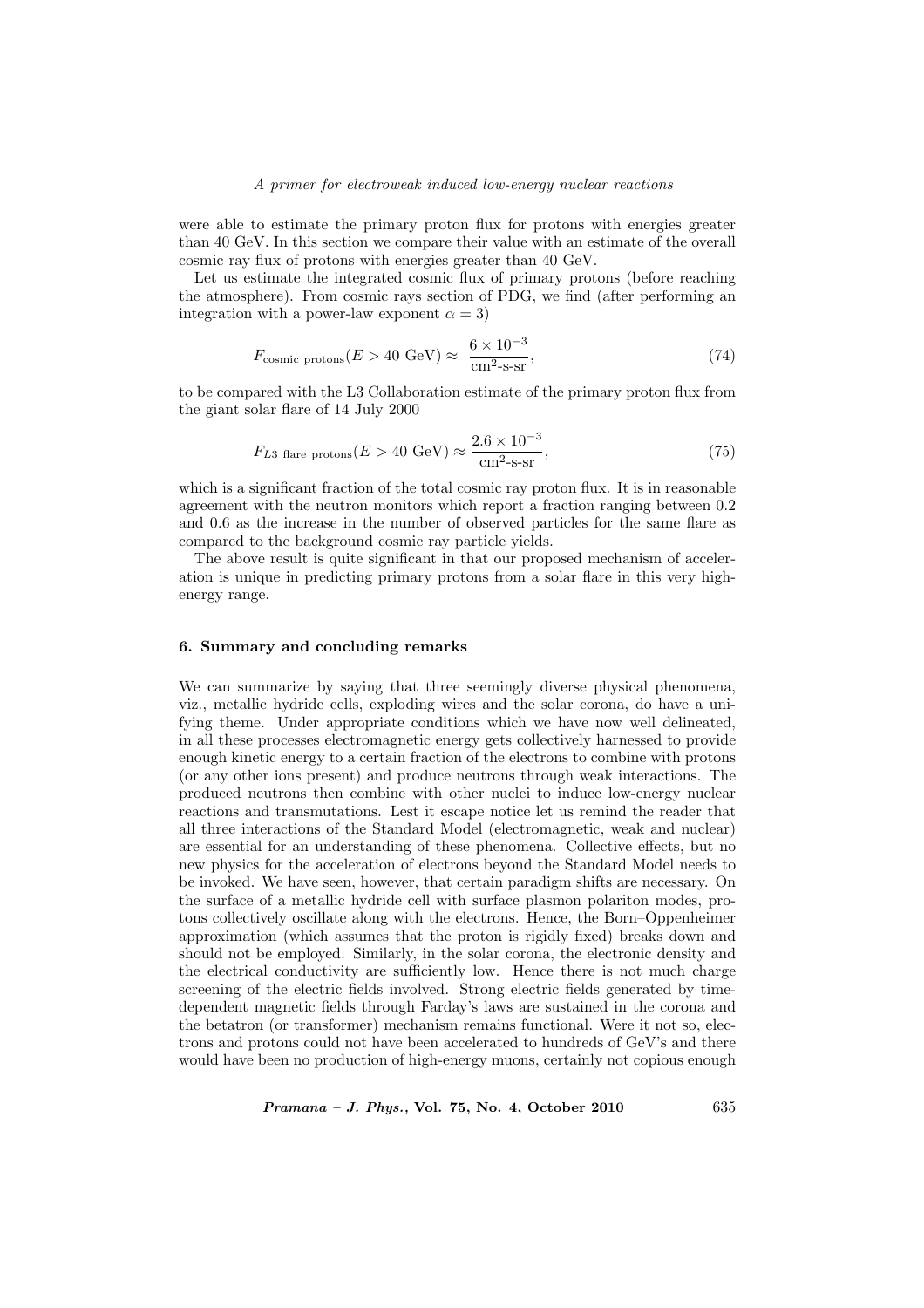to have reached Earth in sufficient numbers to have been observed by the  $L3 + C$ collaboration at LEP [23] or by the BAKSAN underground laboratory [47]. We are unaware of any other alternative scheme for obtaining this result. The betatron mechanism also naturally explains a variety of observed experimental results such as unexpected nuclear transmutations and high-energy cosmic rays from the exterior of the Sun or any other astronomical object endowed with strong enough magnetic activity such as active galactic nuclei. Also, our estimate of the muons detected at CERN are consistent with the CERN data on the Solar flare of 14 July 2000.

The analysis presented in this paper leads us to conclude that realistic possibilities exist for designing LENR devices capable of producing 'green energy', that is, production of excess heat at low cost without lethal nuclear waste, dangerous γ-rays or unwanted neutrons. The necessary tools and the essential theoretical know-how to manufacture such devices appear to be well within the reach of the technology available now. Vigorous efforts must now be made to develop such devices whose functionality requires all three interactions of the Standard Model acting in concert.

#### Acknowledgements

Over the past few years, various phases of this work were presented by us in seminars and lectures at the Universities of Milan, Perugia, Rome I & III; Olivetti Research Center in Milan; INFN Italian National Laboratory at Frascati; Inter University Accelerator Center in New Delhi, India and various US government departments and agencies in Washington DC, USA. We take this opportunity to thank our colleagues, in particular Dr R Chidambaram, Prof. N Cabibbo and Dr A Roy, for inviting us to their institutions and for many interesting and useful remarks.

#### References

- [1] A Widom and L Larsen, Eur. Phys. J. C46, 107 (2006), arXiv:cond-mat/050502
- [2] A Widom and L Larsen, arXiv:cond-mat/0602472
- [3] A Widom and L Larsen, arXiv:nucl-th/0608059v2
- [4] A Widom, Y N Srivastava and L Larsen, arXiv:nucl-th/0709.1222v1
- [5] A Widom, Y N Srivastava and L Larsen, arXiv:nucl-th/0804.2647v1
- [6] A Widom and L Larsen, arXiv:cond-mat/0509269
- [7] A wire is our generic name for any object which carries a current I at a distance  $\Lambda$ large on the scale of thickness d of a flowing charged particle beam
- [8] S Stephanakis et al, Phys. Rev. Lett. 29, 568 (1972)
- [9] F Young et al, J. Appl. Phys. 48, 3642 (1977)
- [10] Y Bakshaev et al, Plasma Phys. Rep. 27, 1039 (2001); ibid. 32, 501 (2006)
- [11] G Sarkisov et al, *Phys. Plasmas* **12**, 052702 (2005)
- [12] A Velikovich et al, Phys. Plasmas 14, 022701 (2007)
- [13] C Coverdale *et al, Phys. Plasmas* **14**, 022706 (2007)
- [14] G N Shah, H Razdan, C L Bhat and Q M Ali, Nature (London) 313, 773 (1985)
- [15] S E Forbush, *Phys. Rev.* **70**, 771 (1946)
- [16] L I Dorman and D Venkatesan, Space Sci. Rev. 64, 183 (1993)
- [17] D V Reames and C K Ng, Astrophys. J. 610, 510 (2004)